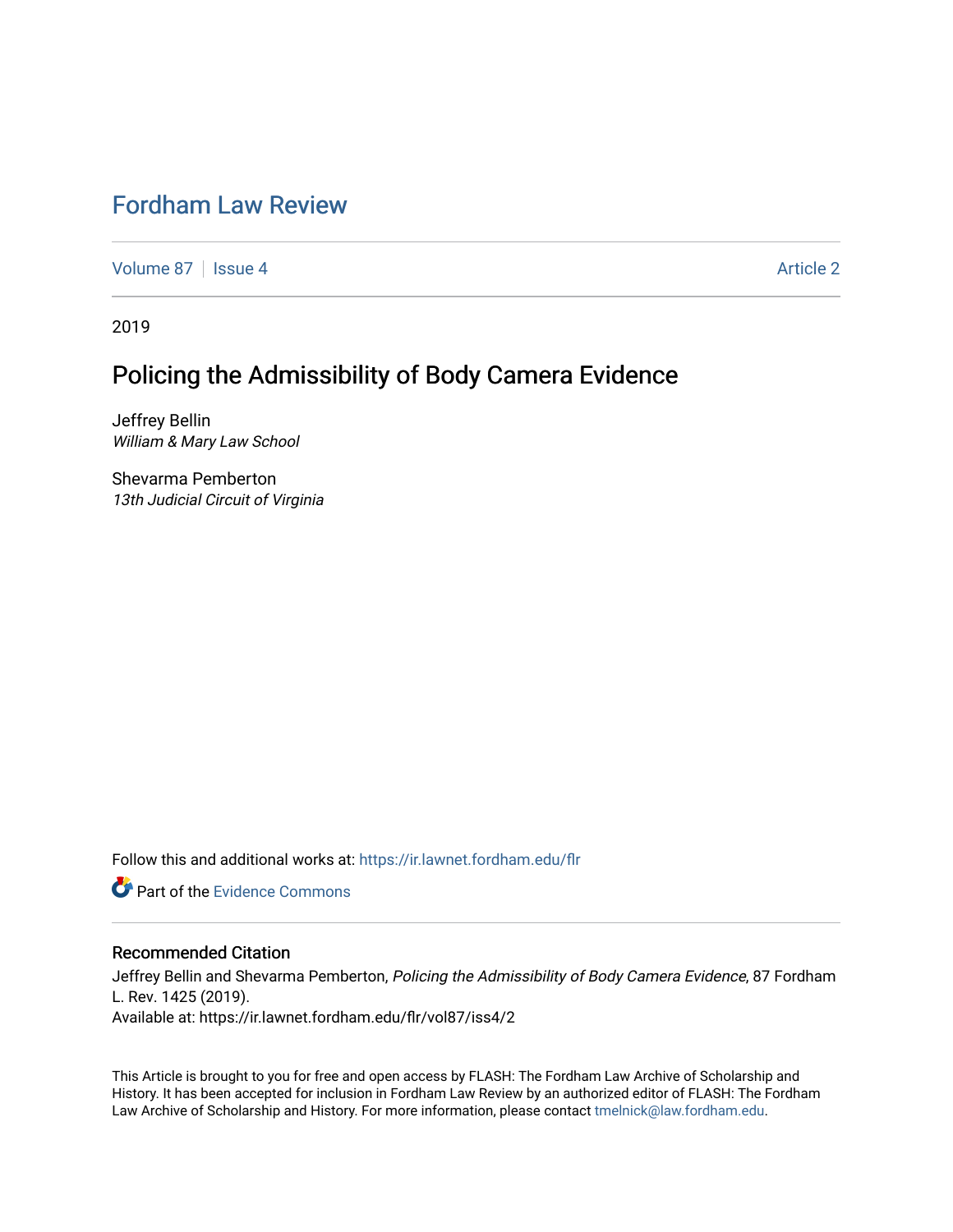# **ARTICLES**

# **POLICING THE ADMISSIBILITY OF BODY CAMERA EVIDENCE**

#### *Jeffrey Bellin\* & Shevarma Pemberton\*\**

*Body cameras are sweeping the nation and becoming, along with the badge and gun, standard issue for police officers. These cameras are intended to ensure accountability for abusive police officers. But, if history is any guide, the videos they produce will more commonly be used to prosecute civilians than to document abuse. Further, knowing that the footage will be available as evidence, police officers have an incentive to narrate body camera videos with descriptive oral statements that support a later prosecution. Captured on an official record that exclusively documents the police officer's perspective, these statements—for example, "he just threw something into the bushes" or "your breath smells of alcohol"—have the potential to be convincing evidence. Their admissibility is complicated, however, by conflicting currents in evidence law.* 

*Oral statements made by police officers during an arrest, chase, or other police-civilian interaction will typically constitute hearsay if offered as substantive evidence at a later proceeding. Yet the statements will readily qualify for admission under a variety of hearsay exceptions, including, most intriguingly, the little-used present sense impression exception. At the same time, a number of evidence doctrines generally prohibit the use of official out-of-court statements against criminal defendants. This Article unpacks the conflicting doctrines to highlight a complex, but elegant, pathway for courts to analyze the admissibility of police statements captured on body cameras. The result is that the most normatively problematic statements should be excluded under current doctrine, while many other statements will be admissible to aid fact finders in assessing disputed events.* 

<sup>\*</sup> University Professor for Teaching Excellence, William & Mary Law School. Thanks to Caren Morrison and Seth Stoughton for comments on a draft of this Article.

<sup>\*\*</sup> Law Clerk to the Honorable C. N. Jenkins, Jr. and Bradley B. Cavedo, 13th Judicial Circuit of Virginia.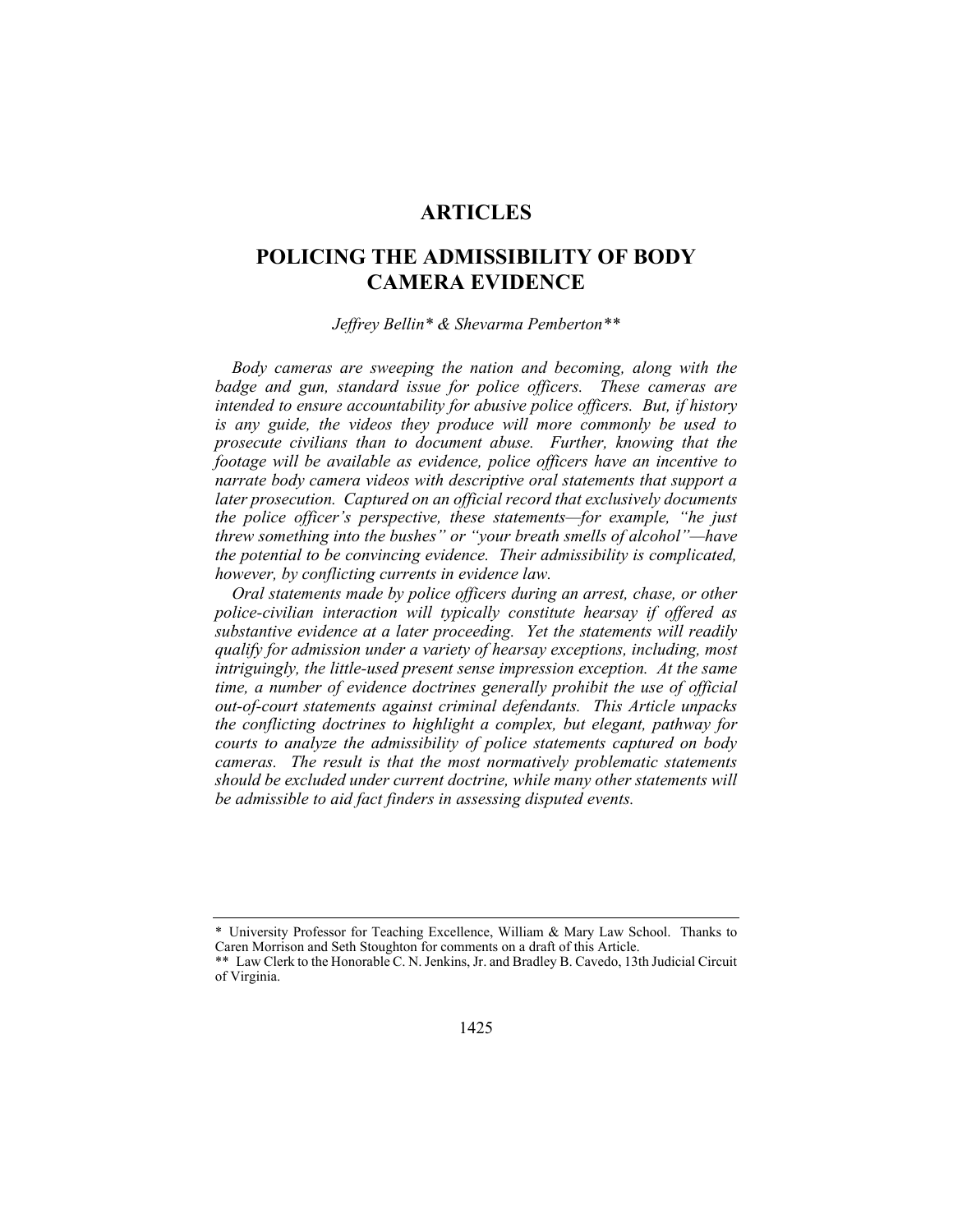|                                                           | 1426 |
|-----------------------------------------------------------|------|
| L. BODY CAMERAS IN MODERN POLICING: THE IMPETUS           |      |
| II. THE ADMISSIBILITY OF POLICE BODY CAMERA               |      |
|                                                           |      |
|                                                           |      |
|                                                           |      |
| <b>III. OBSTACLES TO THE ADMISSIBILITY OF POLICE BODY</b> |      |
| A. Concerns with Using Police Body Camera Statements      |      |
|                                                           |      |
| B. The Calculated Narration "Requirement" 1442            |      |
|                                                           |      |
|                                                           |      |
| E. Police Body Camera Statements Offered by the           |      |
|                                                           |      |
|                                                           |      |

#### **INTRODUCTION**

After widespread protests of shootings of civilians by police officers in 2014, a broad consensus arose around the need to outfit police officers with body-worn video cameras.1 Proposals to push police departments to purchase and use these so-called "body cameras" obtained "overwhelming support from every stakeholder in the controversy—the public, the White House, federal legislators, police officials, police unions, and the American Civil Liberties Union."2 In New York City, the federal district court that found that city's infamous "Stop and Frisk" program unconstitutional ordered implementation of a body camera program as a remedy.3 The judge explained that "body-worn cameras are uniquely suited to addressing the constitutional harms" of abusive policing.4 The New York City Police Department responded with a plan to issue 18,000 body cameras by the end of 2018,5 and New York's mayor "promised to expand the program to all

 <sup>1.</sup> Howard M. Wasserman, *Moral Panics and Body Cameras*, 92 WASH. U. L. REV. 831, 831–32 (2015).

<sup>2</sup>*. Id.* at 832–33 (citations omitted); *see also* Jocelyn Simonson, *Copwatching*, 104 CALIF. L. REV. 391, 396 (2016) (describing the use of police body cameras as "a practice hailed of late by scholars, politicians, and activists alike").

 <sup>3.</sup> Floyd v. City of New York, 959 F. Supp. 2d 668, 685 (S.D.N.Y. 2013).

<sup>4</sup>*. Id.*; *accord* Leadholm v. City of Commerce City, No. 16-cv-02786-MEH, 2017 WL 1862313, at \*3 (D. Colo. May 9, 2017) (noting that the implementation of body cameras may assist victims of police civil rights violations).

 <sup>5.</sup> Gina Cherelus, *New York City Says Accelerating Rollout of Police Body Cameras*, REUTERS (Jan. 30, 2018, 6:38 PM), https://www.reuters.com/article/us-new-york-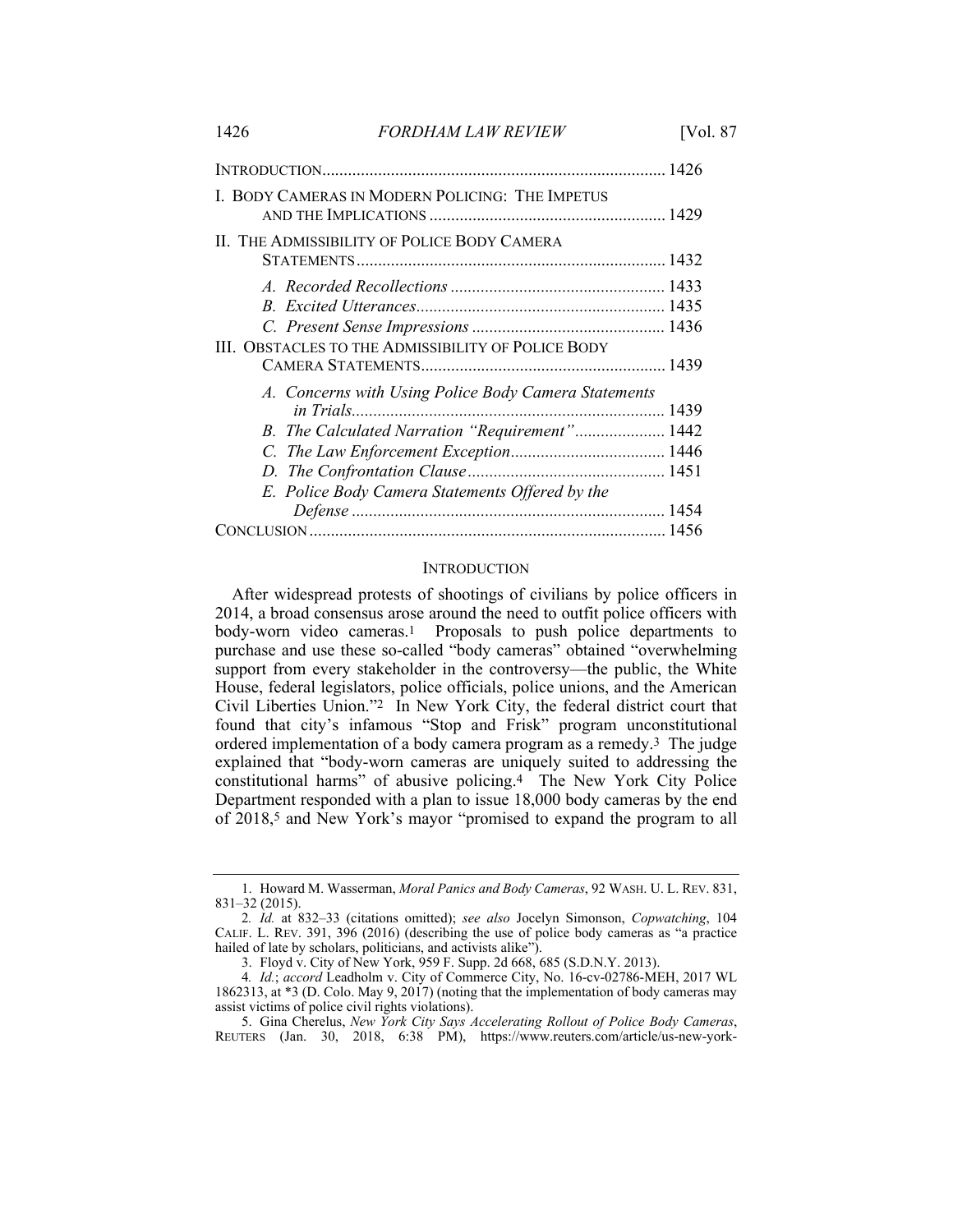patrol officers by 2019."6 Similar progress outfitting police officers with body cameras can be found across the nation.7

The consensus is that body cameras will have a positive impact on policing.8 Yet, the speed with which proponents embraced and implemented the technology left a number of ancillary issues unresolved.9 Key among these are the ways in which body camera evidence will be used outside the police-accountability context. While body cameras are generally conceptualized as a check on police power, they also present a rich opportunity for police officers to generate evidence in criminal prosecutions.10 As body cameras become a routine part of a police officer's equipment, video from those cameras will become virtually ubiquitous at trial.11 And as knowledgeable consumers of the criminal justice system, police officers may be tempted to shape that evidence as arrests and cases unfold. Early signs of this can already be seen in an episode in Baltimore where police officers were accused of staging drug discoveries for their body cameras.12 Another way police officers can generate evidence is by narrating their activities and observations to highlight (or fabricate) incriminating events for a future audience. A cagey police officer with some knowledge of the evidence rules may seize the opportunity provided by a body camera to provide a contemporaneous narration of events leading to an arrest as a substitute for an inconvenient court appearance and generally unpleasant cross-examination. And, in fact, there are already reports that "officers have been trained to narrate events when they are being recorded."13

8*. See, e.g.*, *supra* notes 2–4.

 9. For a summary of the policy issues implicated by the sudden prominence of body cameras, see Richard E. Myers II, *Police-Generated Digital Video: Five Key Questions, Multiple Audiences, and a Range of Answers*, 96 N.C. L. REV. 1237, 1253–64 (2018).

10*. See, e.g.*, State v. Plevell, 889 N.W.2d 584, 587 (Minn. Ct. App. 2017) ("A compact disc containing body camera videos from the officers who responded to the 911 call and attempted to resuscitate the woman was played for the grand jury.").

 11. For early examples, see United States v. Groah, No. C 17-00198 WHA, 2017 WL 6350283, at \*1 n.1 (N.D. Cal. Dec. 13, 2017) (excluding a police officer's statements on body camera video on hearsay grounds); Greer v. City of Hayward, 229 F. Supp. 3d 1091, 1094 n.3 (N.D. Cal. 2017) (same); State v. Paoli, No. 44038, 2017 WL 361153, at \*3 (Idaho Ct. App. Jan. 25, 2017) (rejecting a challenge to the admissibility of hearsay statements contained in police body camera video admitted as excited utterances in a domestic violence prosecution); People v. Albertson, No. 4-15-0873, 2018 WL 2392858, at \*1–2 (Ill. App. Ct. May 24, 2018) (reviewing a similar objection).

12*. See* Evan Simko-Bednarski, *Bodycam Footage Raises Questions in Baltimore Case*, CNN (Aug. 25, 2017, 5:48 PM), https://www.cnn.com/2017/08/25/us/baltimore-police-bodycamera-footage/index.html [https://perma.cc/PJ5L-8MNL].

13. NAT'L ASS'N OF CRIMINAL DEF. LAWYERS, POLICING BODY CAMERAS 22–23 (2017).

bodycameras/new-york-city-says-accelerating-rollout-of-police-body-camerasidUSKBN1FJ34X [https://perma.cc/P772-NP2L].

 <sup>6.</sup> Ashley Southall, *Do Body Cameras Help Policing? 1,200 New York Officers Aim to Find Out*, N.Y. TIMES (Apr. 26, 2017), https://www.nytimes.com/2017/04/26/nyregion/dobody-cameras-help-policing-1200-new-york-officers-aim-to-find-out.html [https://perma.cc/ 6WJW-R86B].

<sup>7</sup>*. See* Jocelyn Simonson, *Beyond Body Cameras: Defending a Robust Right to Record the Police*, 104 GEO. L.J. 1559, 1565 (2016) (noting that at least thirty-six states have proposed some form of legislation involving "police-worn cameras").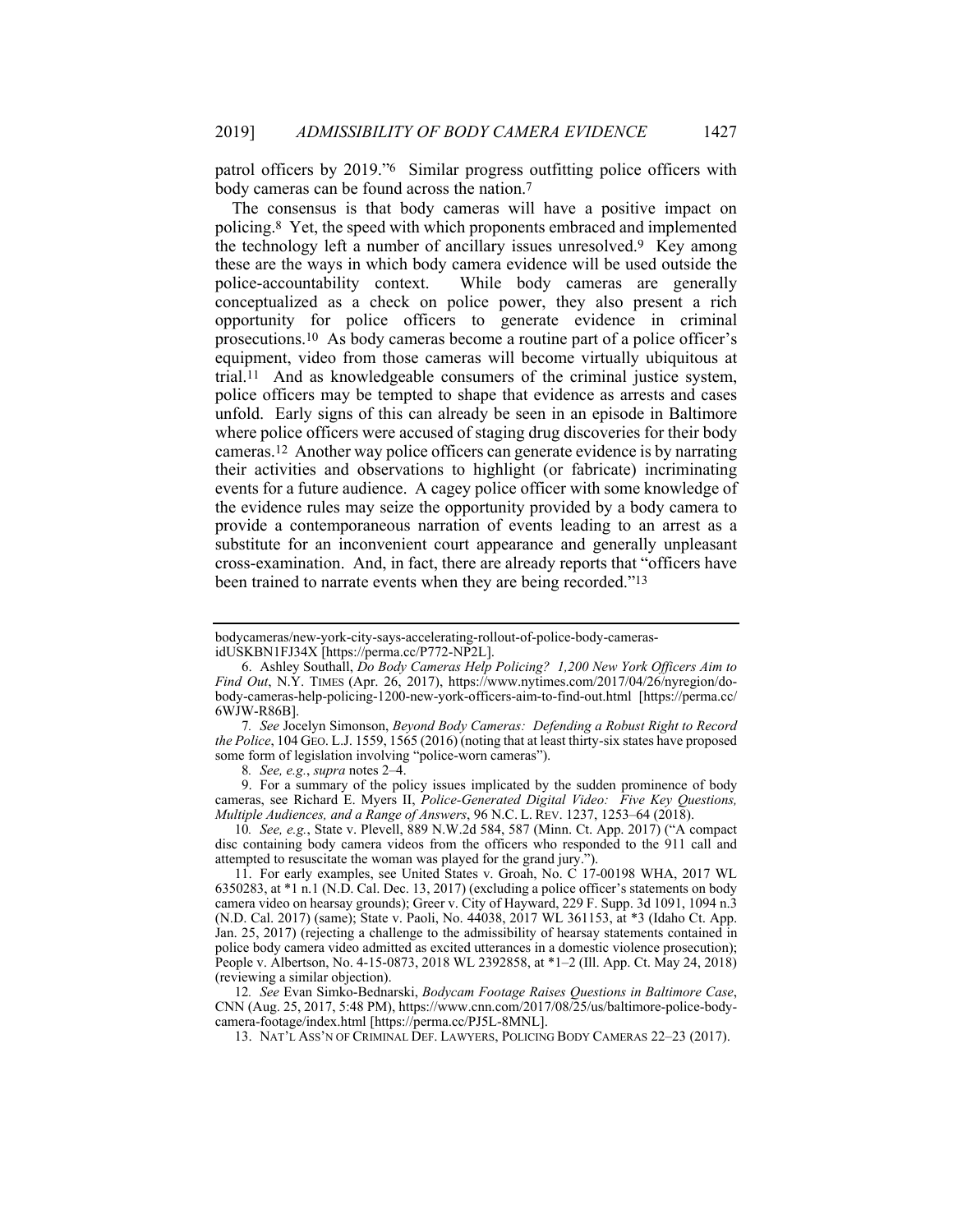This leads to a thorny question that courts have yet to answer and that scholars have largely ignored: whether police officer statements captured on a body camera ("police body camera statements") are admissible in court.14 Litigants focused on the events portrayed in body camera video can easily overlook the admissibility of accompanying statements. Yet a statement captured on a body camera that describes some relevant occurrence—for example, "he is reaching for his pocket" or "your breath smells like alcohol"—should draw a hearsay objection because it is an out-of-court statement introduced (presumably) to prove the asserted fact—that is, to prove the truth of the matter asserted.15 To overcome the objection, the proponent of such statements will need to either identify a nonhearsay purpose or point to an applicable hearsay exception.16 And since nonhearsay purposes for a police officer's statements about a suspect's incriminating activities are unlikely to materialize (outside of the police-accountability context),17 the potential applicability of a hearsay exception becomes critical. This is especially true in scenarios where a police officer's statement—for example, "he just tossed a gun"—narrates an occurrence that is not captured on the video and thus constitutes a critical piece of evidence against the accused.

The admissibility of police body camera statements hinges on how courts unpack an unresolved tension in evidence law. Statements made contemporaneously with litigated events are generally admissible through a variety of hearsay exceptions.<sup>18</sup> For example, if a passerby sees a man

18*. See infra* Part III.

 <sup>14.</sup> Apart from the benefits of such cameras, scholars focus on privacy concerns and the logistics of discovery. *See generally* Marc Jonathan Blitz, *Police Body-Worn Cameras: Evidentiary Benefits and Privacy Threats*, 9 ADVANCE 43 (2015); Mary D. Fan, *Privacy, Public Disclosure, Police Body Cameras: Policy Splits*, 68 ALA. L. REV. 395 (2016); Kelly Freund, Note, *When Cameras Are Rolling: Privacy Implications of Body-Mounted Cameras on Police*, 49 COLUM. J.L. & SOC. PROBS. 91 (2015); V. Noah Gimbel, Note, *Body Cameras and Criminal Discovery*, 104 GEO. L.J. 1581 (2016); Richard Lin, Note, *Police Body Worn Cameras and Privacy: Retaining Benefits While Reducing Public Concerns*, 14 DUKE L. & TECH. REV. 346 (2016); Ethan Thomas, Note, *The Privacy Case for Body Cameras: The Need for a Privacy-Centric Approach to Body Camera Policymaking*, 50 COLUM. J.L. & SOC. PROBS. 191 (2017). For further discussion, see also Myers, *supra* note 9, at 1254 ("Confrontation Clause requirements may limit the use of recordings. Hearsay limitations might require special instructions or redaction.").

 <sup>15.</sup> Hearsay is defined as a statement offered "to prove the truth of the matter asserted in the statement." FED. R. EVID.  $801(c)(2)$ .

<sup>16</sup>*. See* 30B CHARLES ALAN WRIGHT & JEFFREY BELLIN, FEDERAL PRACTICE AND PROCEDURE § 6712 (2017).

 <sup>17.</sup> This Article focuses on the use of video footage outside the police-accountability context. In cases against police officers, police statements about suspect activities may be relevant for the nonhearsay purpose of establishing the officer's state of mind. This will rarely be true in cases against civilians. *See id.* § 6720 (explaining the abuse of the nonhearsay purpose of showing the course of investigation); *id.* § 6833 (emphasizing the nonexistent relevance of most statements offered to show a speaker's state of mind). Another viable nonhearsay purpose in both contexts will be criminal defense use of police body camera statements to impeach contrary police officer testimony. When a speaker's own out-of-court statements are used to impeach a speaker, the statements are introduced for a nonhearsay purpose; they are relevant regardless of their truth. *Id.* § 7051.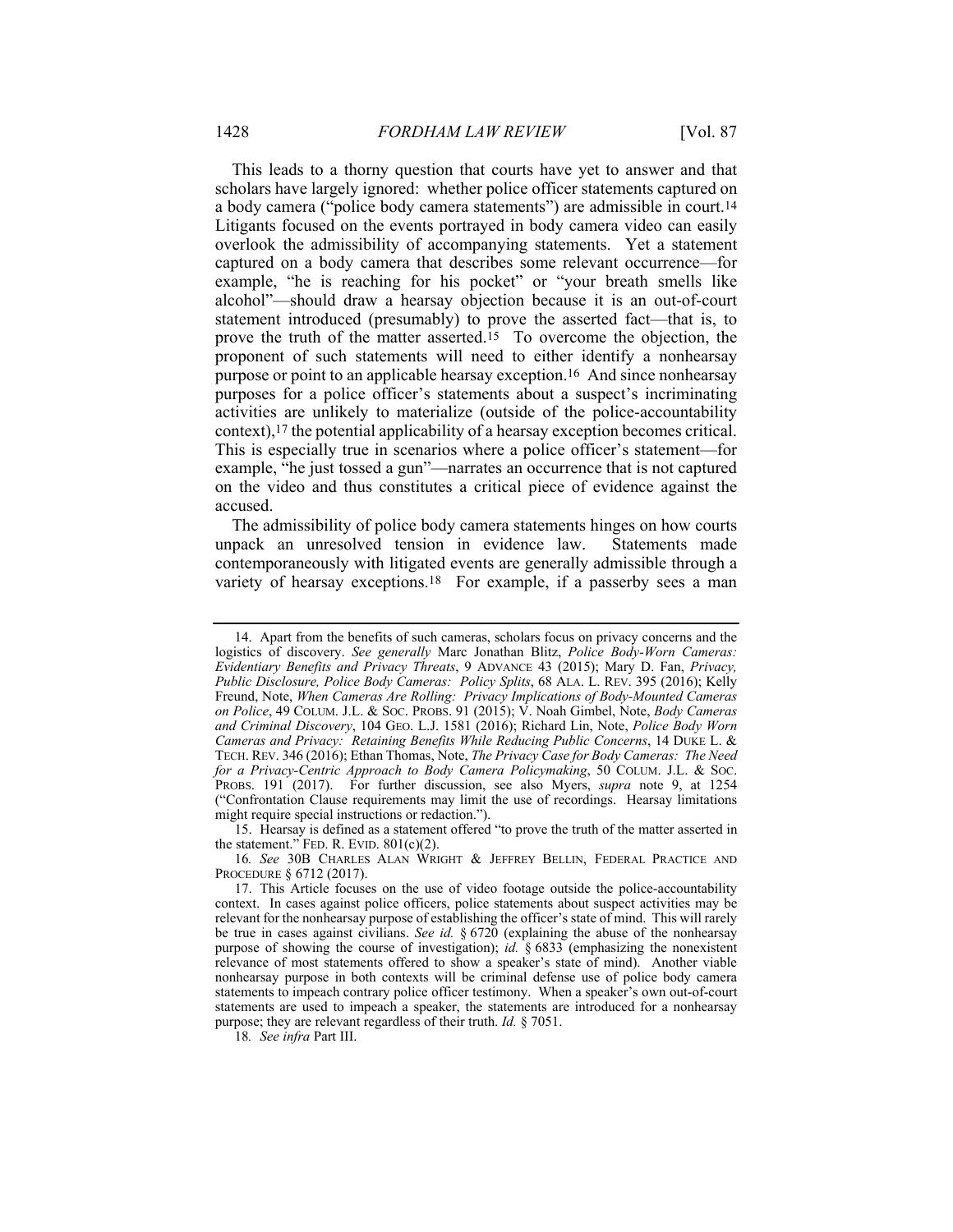walking into a bank with a rifle, the passerby's exclamation to a companion—such as, "he's got a gun!"—would be admissible at trial as an excited utterance or present sense impression.19 Yet, an official narration of a crime or investigation, such as would be found in a police report, typically cannot be introduced against a defendant in a criminal case.20 Thus, a police officer's report on the same event that contained similar language—for example, "the suspect walked into the bank with a gun"—would just as clearly be inadmissible hearsay. Body cameras present the courts with the dilemma of reconciling these two scenarios. Is "he's got a gun" admissible against a defendant even when the observer is a police officer who includes that narration in an official police record generated by the police officer's body camera?

To answer this question, courts must reconcile a series of inconsistent evidence rules, ambiguous congressional intent, and an overriding constitutional provision. The guidance that results is that police officers' outof-court statements captured in body camera video can be introduced as substantive evidence against a criminal defendant if the statements qualify for admission under certain hearsay exceptions, such as the present sense impression, excited utterance, or recorded recollection exceptions; and either (1) the statements are "nontestimonial";<sup>21</sup> or (2) the police officer who made the out-of-court statement testifies. Although courts have so far stumbled in this context, this conclusion resolves the tensions described above. Specifically, it reconciles a series of conflicting evidence rules, untangles ambiguous congressional intent, enforces constitutional principles, and facilitates the admission of reliable evidence. Thus, this Article is not another dire warning about the incompatibility of aging evidence rules and new technology. Instead, this is a feel-good tale about how normative concerns about police-generated evidence map relatively well into an existing evidentiary framework. All that is required is for courts, litigants, and scholars to see through the evidentiary thicket to a refreshingly elegant resolution provided by existing evidentiary and constitutional doctrine.

## I. BODY CAMERAS IN MODERN POLICING: THE IMPETUS AND THE IMPLICATIONS

"Police body cameras are compact devices that can create both audio and visual records of police officer actions, observations, and interactions with the public."22 The cameras are small and versatile enough to be worn almost

<sup>19</sup>*. See* FED. R. EVID. 803(1)–(2).

<sup>20</sup>*. See id.* r. 803(8); Crawford v. Washington, 541 U.S. 36, 59 (2004) (explaining that the Confrontation Clause requires the opportunity for cross-examination of testimonial hearsay).

 <sup>21.</sup> For purposes of Confrontation Clause analysis, the U.S. Supreme Court has defined "nontestimonial" as a statement "not made with the primary purpose of creating evidence for . . . prosecution." Ohio v. Clark, 135 S. Ct. 2173, 2181 (2015).

 <sup>22.</sup> Dru S. Letourneau, Note, *Police Body Cameras: Implementation with Caution, Forethought, and Policy*, 50 U. RICH. L. REV. 439, 442 (2015); *see also* NAT'L INST. OF JUSTICE, U.S. DEP'T OF JUSTICE, A PRIMER ON BODY-WORN CAMERAS FOR LAW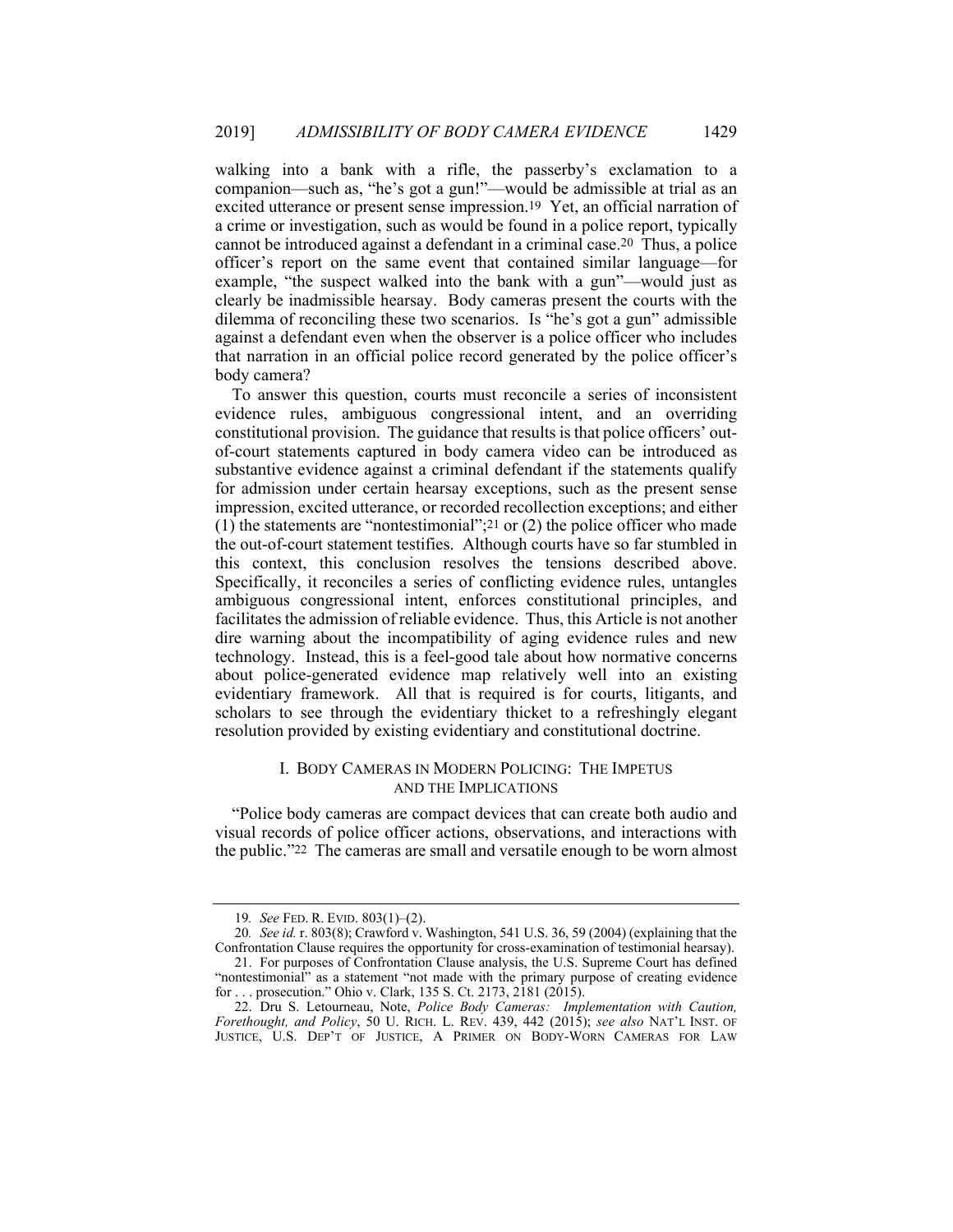anywhere on a police officer's person.23 Like badges, firearms, or radios, these miniature devices are becoming an essential part of the modern police officer's gear.24 Notably, the rise of body cameras is not without precedent. Another recording device, the dashboard camera ("dash cam"), provides a rough historical precursor. The history of dash cams in policing and the use of that video in criminal prosecutions can inform the likely treatment of body camera evidence.

Prior to 1980, there were few, if any, dash cams in police patrol cars.25 Around that time, police departments began installing dash cams to help secure drunk-driving convictions.26 A second, more powerful, impetus for dash cams came in the 1990s over concerns about racial bias and profiling.27 At least in limited circumstances, dash cams could promote police accountability.<sup>28</sup> The U.S. Department of Justice (DOJ) Office of Community Oriented Policing Services (COPS), through its In-Car Camera Initiative Program, contributed the first funds for state agencies to acquire dash cams in 2000.29 That year, only 11 percent of state police vehicles used the technology.30 By 2003, 72 percent did.31

The "body camera revolution"32 or "body camera bonanza"33 seems to be following the dash cam trajectory. The Police Executive Research Forum, in conjunction with COPS, conducted a survey in July 2013 that revealed that

7c896b90abdc\_story.html [https://perma.cc/793J-FJHY] (stating that body cameras will become "standard police equipment"); Dave Lucas, *NY AG Announces Program to Provide Funding for Police Body Cameras*, WAMC (July 30, 2018), http://www.wamc.org/post/nyag-announces-program-provide-funding-police-body-cameras [http://perma.cc/HQ62-HZN2] ("The devices have become standard issue in many police departments.").

ENFORCEMENT 5 (2012) (describing body cameras as "mobile audio and video capture devices that allow officers to record what they see and hear").

 <sup>23.</sup> Mary D. Fan, *Justice Visualized: Courts and the Body Camera Revolution*, 50 U.C. DAVIS L. REV. 897, 901 (2017) (describing police body cameras as "[s]mall enough to be worn on the head, ear, or chest"); *see also* NAT'L INST. OF JUSTICE, *supra* note 22, at 5 (noting that body cameras "can be attached to various body areas, including the head, by helmet, glasses or other means, or to the body by pocket, badge or other means of attachment").

<sup>24</sup>*. See, e.g.*, Devin Coldewey, *Cop Watch: Who Benefits When Law Enforcement Gets Body Cams?*, NBC NEWS (Aug. 17, 2013, 11:08 AM), https://www.nbcnews.com/technology/ cop-watch-who-benefits-when-law-enforcement-gets-body-cams-6C10911746

<sup>[</sup>https://perma.cc/Y7U7-M662]; Peter Hermann & Rachel Weiner, *Issues over Police Shooting in Ferguson Lead Push for Officers and Body Cameras*, WASH. POST (Dec. 2, 2014), https://www.washingtonpost.com/local/crime/issues-over-police-shooting-in-ferguson-leadpush-for-officers-and-body-cameras/2014/12/02/dedcb2d8-7a58-11e4-84d4-

 <sup>25.</sup> INT'L ASS'N OF CHIEFS OF POLICE, THE IMPACT OF VIDEO EVIDENCE ON MODERN POLICING 5 (2004).

 <sup>26.</sup> Mothers Against Drunk Driving (MADD) advocated for the use of video cameras to preserve evidence of police officer encounters with drunk drivers to improve the likelihood of convictions. *Id.*

<sup>27</sup>*. See id.*

<sup>28</sup>*. See id.*

<sup>29</sup>*. Id.* at 5–6.

<sup>30</sup>*. Id.* at 6.

<sup>31</sup>*. Id.*

 <sup>32.</sup> Fan, *supra* note 23, at 898.

 <sup>33.</sup> Caren Myers Morrison, *Body Camera Obscura: The Semiotics of Police Video*, 54 AM. CRIM. L. REV. 791, 791 (2017).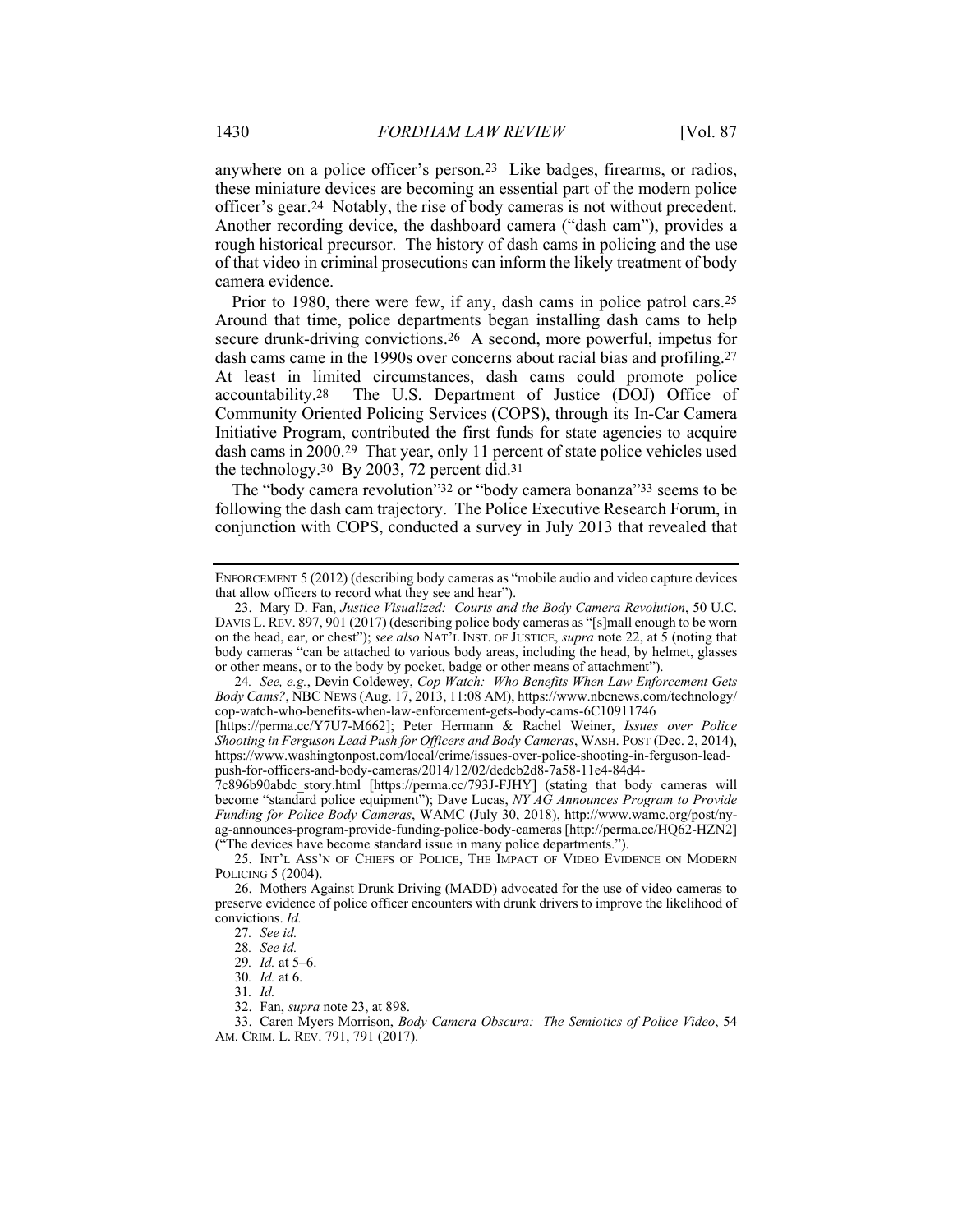fewer than 25 percent of responding law enforcement agencies used body cameras.34 That changed dramatically following the August 2014 shooting of Michael Brown in Ferguson, Missouri. The resulting public outcry, amplified by the rallying cry "Black Lives Matter," marked the starting point of the body camera revolution.35 In 2014, President Barack Obama proposed a \$263 million spending package to increase the use of body cameras, which included a \$75 million package to aid local governments with implementation costs.36 In 2015, the DOJ announced the \$20 million Body-Worn Camera Pilot Partnership Program as part of a \$75 million investment in law enforcement agencies.37 Not to be left out, in April 2017, Axon (formerly TASER) offered all interested police agencies free cameras for a year.38

These actions are having an impact. A 2015 survey conducted by the Major Cities Chiefs' Association and the Major County Sheriffs' Association indicated that approximately 95 percent of law enforcement agencies surveyed already employed or were committed to employing body cameras in the near future.39 By 2016, thirty-five of the seventy largest U.S. cities had begun using or had committed to using body cameras.<sup>40</sup> As of November 2017, thirty-four states have enacted laws regarding the use of body cameras.41

The critical difference between dash cams and body cameras is the scope of coverage. Dash cams cover only a limited area of view—directly in front of a police car—and typically only come into play in cases that arise out of

 36. Associated Press, *Police Need Body Cameras to Build Trust with Public, Obama Says*, NEW ORLEANS TIMES PICAYUNE (Dec. 1, 2014, 1:46 PM), http://www.nola.com/crime/ index.ssf/2014/12/obama\_police\_body\_cameras.html [https://perma.cc/Z7ND-KSQ7].

 37. Press Release, U.S. Dep't of Justice, Justice Department Announces \$20 Million in Funding to Support Body-Worn Camera Pilot Program (May 1, 2015), https://www.justice.gov/opa/pr/justice-department-announces-20-million-funding-supportbody-worn-camera-pilot-program [https://perma.cc/N8YG-856S].

 38. Josh Sanburn, *The Company That Makes Tasers Is Giving Free Body Cameras to Police*, TIME (Apr. 5, 2017), http://time.com/4726775/axon-taser-free-body-cameras-police [https://perma.cc/E7GE-7YCT].

39. MAJOR CITIES CHIEFS & MAJOR CTY. SHERIFFS, SURVEY OF TECHNOLOGY NEEDS-BODY WORN CAMERAS ii (2015). The survey population consisted of sixty-seven major cities and seventy-six major counties. *Id.* at 1.

40. Stoughton, *supra* note 35, at 1366.

 41. Alison Lawrence, *What Does the Latest Research Say About Body-Worn Cameras?*, NAT'L CONF. ST. LEGISLATURES BLOG (Nov. 20, 2017), http://www.ncsl.org/blog/2017/11/20/ what-does-the-latest-research-say-about-body-worn-cameras.aspx [https://perma.cc/SRV5- 6EWT].

 <sup>34.</sup> POLICE EXEC. RESEARCH FORUM, IMPLEMENTING A BODY-WORN CAMERA PROGRAM: RECOMMENDATIONS AND LESSONS LEARNED 2 (2014).

<sup>35</sup>*. See* Seth W. Stoughton, *Police Body-Worn Cameras*, 96 N.C. L. REV. 1363, 1364 (2018) (noting that the usefulness of body cameras "was popularized in the aftermath of . . . [the] fatal shooting of Michael Brown"); Wasserman, *supra* note 1, at 831–32 ("[O]ne significant policy suggestion has emerged from the [Michael Brown shooting]: equipping police officers with body cameras."); *Herstory*, BLACK LIVES MATTER, https://blacklivesmatter.com/about/herstory [https://perma.cc/PHC8-6RF5] (last visited Feb. 12, 2019) (connecting the start of the Black Lives Matter movement to the shooting of Michael Brown).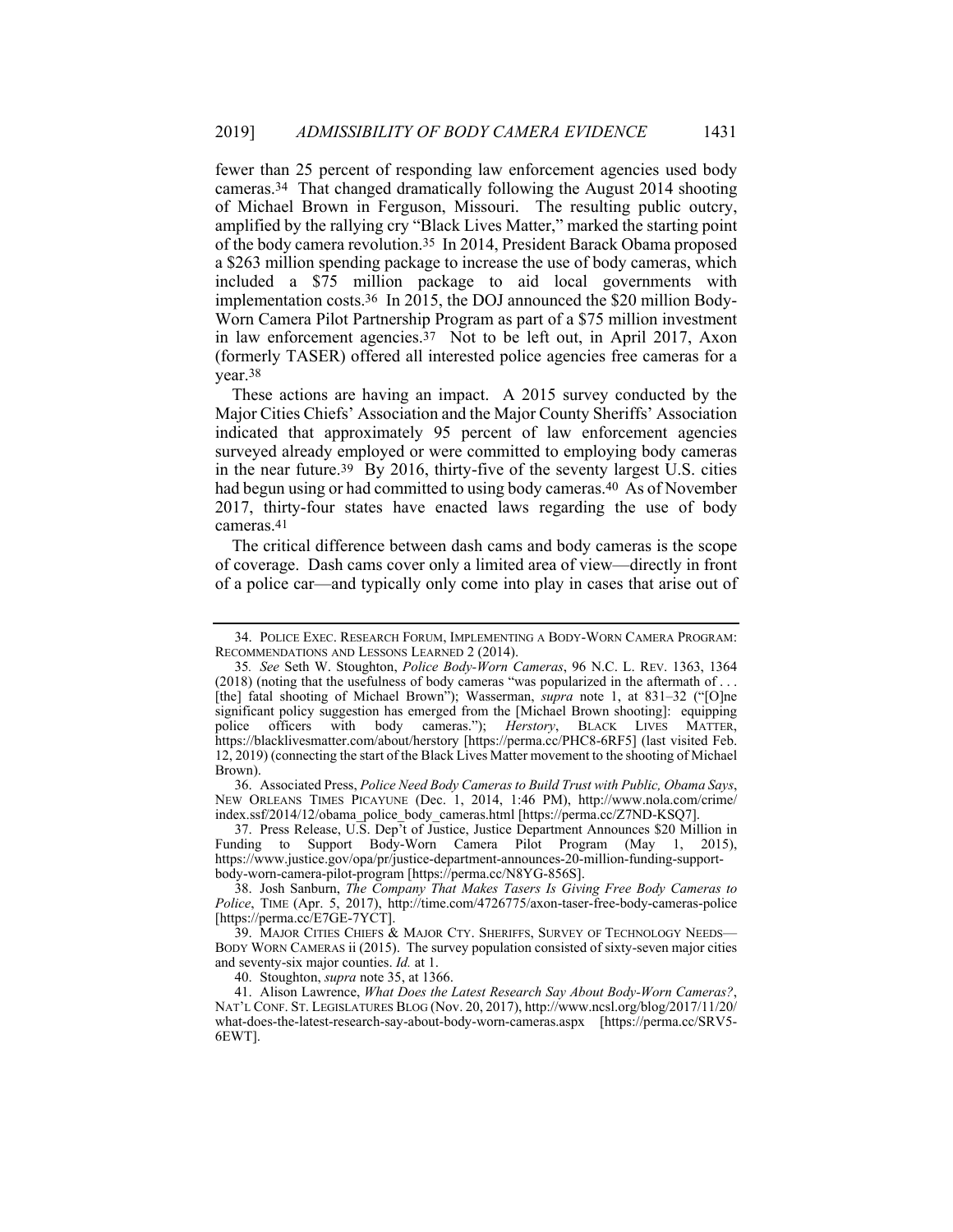traffic stops. Further, only a subset of police vehicles are equipped with dash cams. This means that dash cams capture only a small percentage of citizenpolice encounters. By contrast, body cameras are small and mobile, which allows them to go places dash cams cannot.42 With saturation of the patrol force, body cameras will capture a substantial percentage of coercive citizenpolice interactions.

Body cameras have been touted as the gold standard in ensuring police accountability and building public trust,43 and they have garnered support at every level.44 The focus of the effort is to ensure police accountability. At the same time, a prominent role for body camera video in criminal prosecutions outside the police-accountability context is inevitable. As one recent article warns: "Law enforcement has certainly become their main function, as they're used more and more to identify suspects and provide evidence for the prosecution."45

Understandably, scholars and the media have focused on the role of body camera video in holding police officers accountable for unlawful shootings and other uses of excessive force. Scholars have also highlighted privacy concerns generated by body camera video that is made publicly available46 and the discovery obligations that are created when the government monopolizes access to the video.47 Recognizing that there is no question that video evidence of relevant events will be admitted at trial, scholars interested in evidentiary implications have warned about the potential unreliability of seemingly unimpeachable video.<sup>48</sup> Largely ignored is the question of whether and to what extent the audio tracks that accompany body camera videos, and specifically police body camera statements, are admissible against a defendant in a criminal prosecution. Part II takes up that surprisingly complex question.

### II. THE ADMISSIBILITY OF POLICE BODY CAMERA STATEMENTS

Police body camera statements will often constitute powerful evidence. For example, a police officer may state on the video that a person stopped for

<sup>42</sup>*. See* NAT'L INST. OF JUSTICE, *supra* note 22, at 5 (noting that body cameras "have the capability to record officer interactions that previously could only be captured by in-car or interrogation room camera systems").

<sup>43</sup>*. See, e.g.*, Fan, *supra* note 23, at 953 (noting that the focus of body cameras is "to rebuild public trust and demonstrate police accountability"); Stoughton, *supra* note 35, at 1366 (noting that body cameras are deemed to serve two ends: "greater police accountability and improvement[] in police-community relations"); Associated Press, *supra* note 36 (noting that the White House stated that body cameras "could help bridge deep mistrust between law enforcement and the public").

 <sup>44.</sup> Wasserman, *supra* note 1, at 832–33.

 <sup>45.</sup> Martin Kaste, *Should the Police Control Their Own Body Camera Footage?*, NPR (May 25, 2017, 5:00 AM), https://www.npr.org/2017/05/25/529905669/should-the-policecontrol-their-own-body-camera-footage [https://perma.cc/CZH4-YA9K].

 <sup>46.</sup> Mark Tunick, *Regulating Public Access to Body Camera Footage: Response to Iesha S. Nunes, "Hands Up, Don't Shoot*,*"* 67 FLA. L. REV. F. 143, 146–50 (2016).

<sup>47</sup>*. See, e.g.*, Simonson, *supra* note 7, at 1567–68, 1574–75.

<sup>48</sup>*. See, e.g.*, Morrison, *supra* note 33, at 796; Stoughton, *supra* note 35, at 1378; Tunick, *supra* note 46, at 144–46.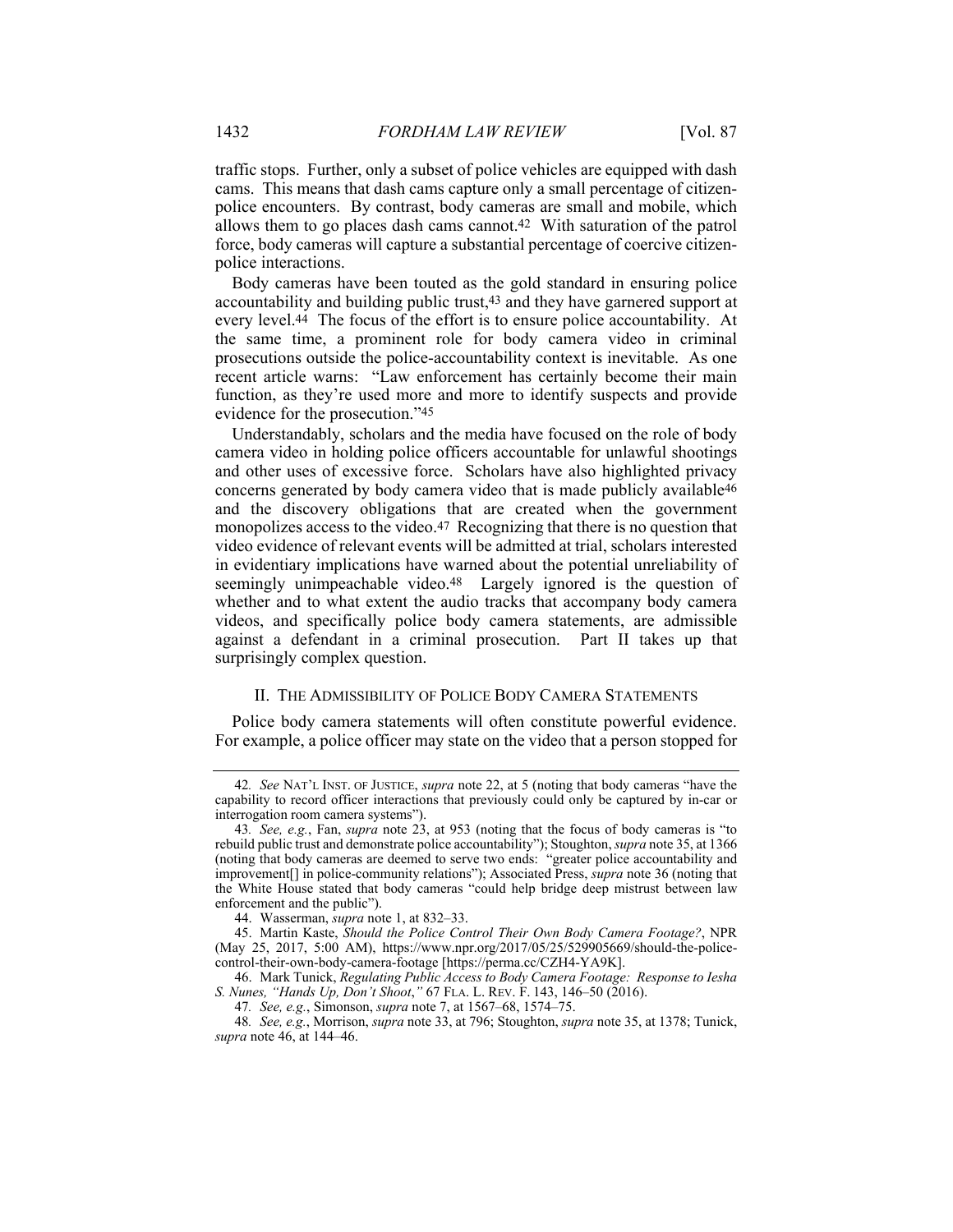drunk driving smells like alcohol or was swerving all over the road; a fleeing drug-crime suspect discarded something in the bushes; an arrestee reached for his pocket; a suspected conspirator signaled to an associate; or an arrestee just waived his *Miranda* rights. The possibilities are as varied as the factual scenarios that populate the criminal courts. In almost all such circumstances, however, these statements constitute hearsay because they are out-of-court statements offered at a later proceeding for the truth of the matter asserted in the statement.49 Evidence rules generally bar hearsay, even if the statement's author (i.e., the declarant) testifies.50 The theory behind the prohibition is that important disputes should be resolved through adversarial questioning of live witnesses recounting, in the presence of the fact finder, what occurred. Consequently, evidence rules discourage unsworn, out-of-court statements that can be introduced without "cross-examination, the 'greatest legal engine ever invented for the discovery of truth.'"51

The hearsay prohibition, however, is not absolute. A hearsay statement becomes admissible as substantive evidence if it falls within one of the many hearsay exceptions.52 Statements captured on body camera videos, like those described above, will potentially be eligible for admission under a number of exceptions. Primarily, police body camera statements could be admitted under the recorded recollection,<sup>53</sup> excited utterance,<sup>54</sup> or present sense impression<sup>55</sup> exceptions.

# *A. Recorded Recollections*

Recorded recollections are the most straightforward example of how police officer statements captured in body camera video may be admissible. The recorded recollection<sup>56</sup> hearsay exception permits out-of-court statements to be introduced as substantive evidence on the theory that a witness's recollection of events at an earlier time will be more reliable than the same witness's later testimony from a fading memory.57 The exception, however, is narrow. It allows the introduction of "[a] record that: (A) is on a matter the witness once knew about but now cannot recall well enough to testify fully and accurately; (B) was made or adopted by the witness when the matter was fresh in the witness's memory; and (C) accurately reflects the witness's knowledge."58 Importantly, the recorded recollection exception requires the declarant who made the recorded out-of-court statement to

<sup>49</sup>*. See* FED. R. EVID. 801(c)(2).

<sup>50</sup>*. Id.* r. 802.

 <sup>51.</sup> California v. Green, 399 U.S. 149, 158 (1970) (quoting 5 J. WIGMORE, EVIDENCE § 1367 (3d ed. 1940)).

<sup>52</sup>*. See* FED. R. EVID. 802.

<sup>53</sup>*. Id.* r. 803(5).

<sup>54</sup>*. Id.* r. 803(2).

<sup>55</sup>*. Id.* r. 803(1).

<sup>56</sup>*. See id.* r. 803(5).

 <sup>57.</sup> *Id.* r. 803(5) advisory committee's notes on proposed rules (Exception (5)) ("The guarantee of trustworthiness is found in the reliability inherent in a record made while events were still fresh in mind and accurately reflecting them.").

 <sup>58.</sup> *Id.* r. 803(5).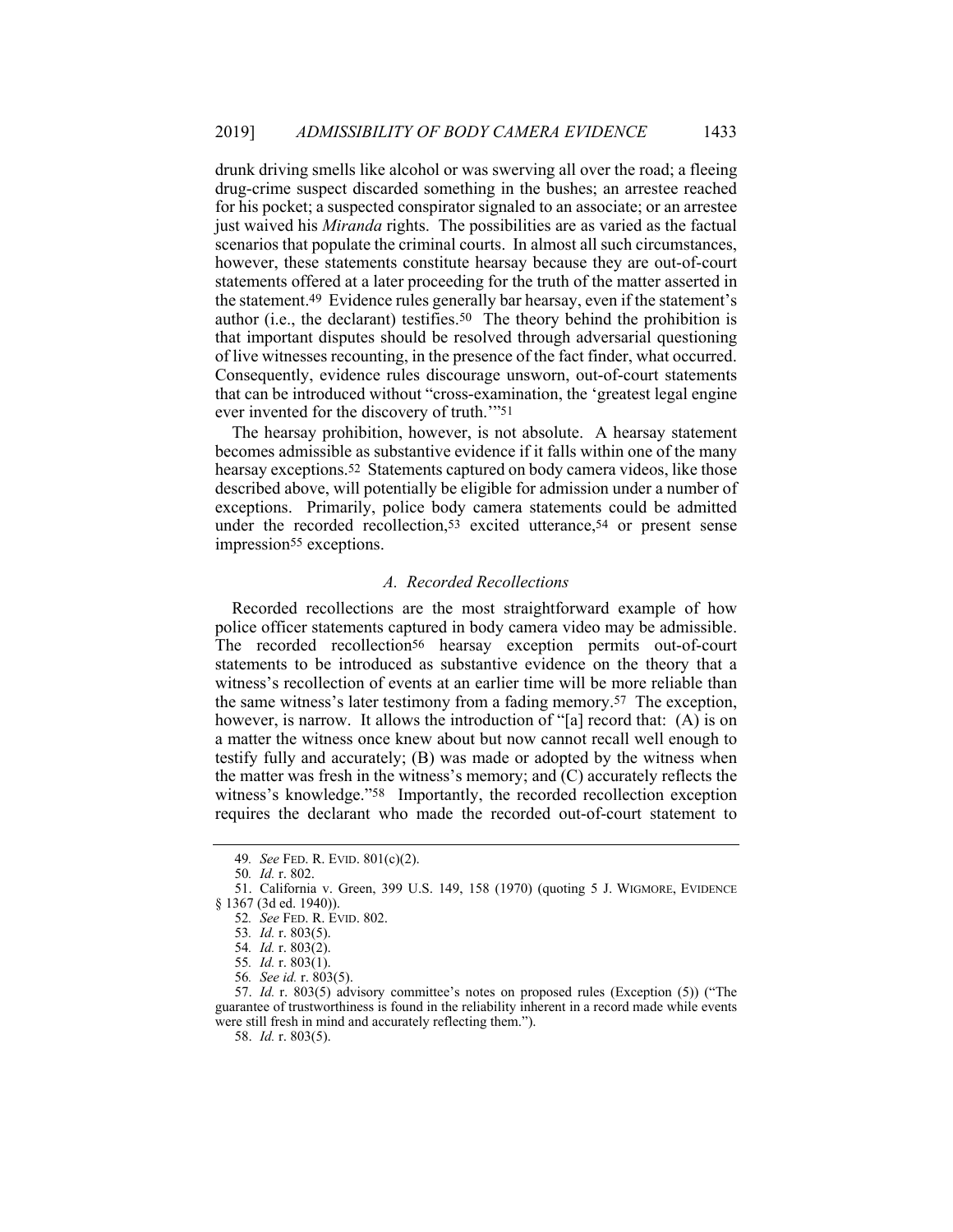testify.59 In the present context, this means that if a police officer testifies to memory failure regarding a detail that the police officer earlier referenced on video, the exception permits the introduction of the police officer's out-ofcourt body camera statement. For example, if a police officer relayed the reason he stopped a motorist (e.g., "you were swerving all over the road") on a video, but could not recall the reason for the stop at a later hearing, the prosecution could introduce the police officer's out-of-court statement as a recorded recollection. The exception's application is both clear and narrow: the recorded recollection exception only applies if the officer-declarant testifies,60 vouches for the accuracy of the out-of-court statement during that testimony61 (e.g., "I always inform suspects accurately about why I stopped them"), and testifies to a present memory failing.62 In addition, the exception typically does not allow the statement itself to be introduced into evidence but only read into the record.63 This caveat is intended to prevent the jury from giving recorded recollections greater weight than other testimony.64 The requirement is easily accommodated for oral or written statements, which can be read to the jury but not physically provided to them. For videos, this requirement becomes somewhat unwieldy. The most faithful application would be playing the police body camera statement during the witness's testimony but not permitting the recording to be admitted into evidence as an exhibit.65

61*. See* United States v. Mornan, 413 F.3d 372, 378 (3d Cir. 2005) (rejecting the admission of evidence under Rule 803(5) where the witness "could not attest to the accuracy of her statement during her current testimony"); Johnson v. State, 967 S.W.2d 410, 416 (Tex. Crim. App. 1998) ("[T]he witness may testify that she presently remembers recording the fact correctly or remembers recognizing the writing as accurate when she read it at an earlier time. But if her present memory is less effective, it is sufficient if the witness testifies that she knows the memorandum is correct because of a habit or practice to record matters accurately or to check them for accuracy. At the extreme, it is even sufficient if the individual testifies to recognizing her signature on the statement and believes the statement is correct because she would not have signed it if she had not believed it true at the time. However, the witness must acknowledge at trial the accuracy of the statement." (citations omitted)).

62. FED. R. EVID. 803(5)(A).

63*. Id.* r. 803(5) ("If admitted, the record may be read into evidence but may be received as an exhibit only if offered by an adverse party."); *see also* 30B WRIGHT & BELLIN, *supra* note 16, § 6857.

64. 30B WRIGHT & BELLIN, *supra* note 16, § 6857.

 65. This would mean that if the jury will actually receive the video as an exhibit for other purposes, such as to visually illustrate the incident, statements admitted only as recorded recollections would need to be redacted. *See id.* ("In such circumstances, the [requirement] should be taken to mean that the pertinent portions of the video or audio recording can be played for the jury during trial, but not taken back to the jury room. If the jury, thereafter requests to view the video or hear the audio, a court could rely on Rule 803(5) to refer the

 <sup>59.</sup> *Id.* r. 803(5) advisory committee's notes on proposed rules (Exception (5)); 30B WRIGHT & BELLIN, *supra* note 16, § 6853.

 <sup>60.</sup> FED. R. EVID. 803(5) advisory committee's notes on proposed rules (Exception (5)) (recognizing that because the declarant must testify for the exception to apply, "the unavailability requirement of the exception is of a limited and peculiar nature"); *see* United States v. Porter, 986 F.2d 1014, 1017 (6th Cir. 1993) ("While Rule 803(5) treats recorded recollection as an exception to the hearsay rule, the hearsay is not of a particularly unreliable genre. This is because the out-of-court declarant is actually on the witness stand and subject to evaluation by the finder of fact.").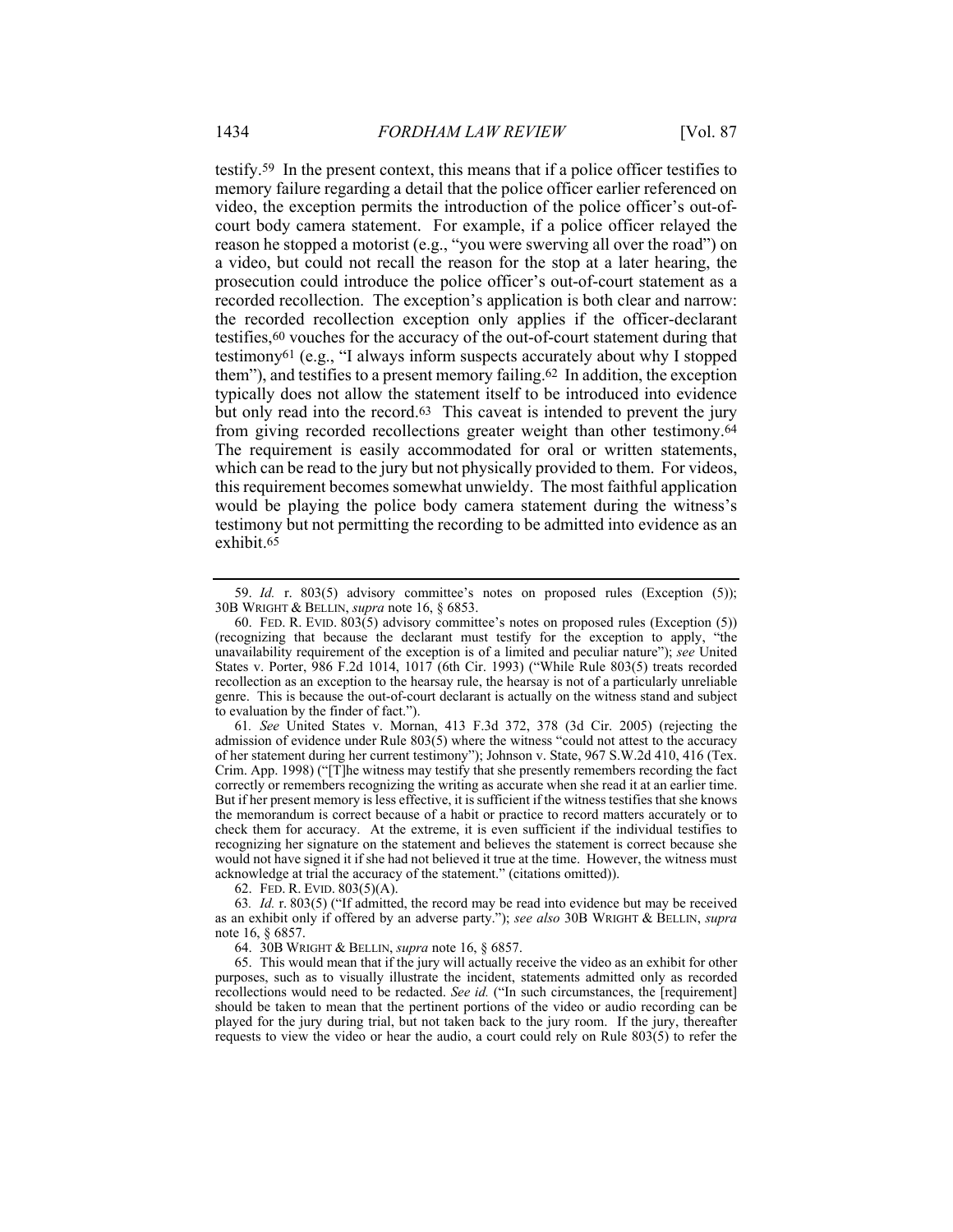### *B. Excited Utterances*

Excited utterances provide another straightforward example of a mechanism for introducing police body camera statements at trial. The Federal Rules of Evidence (FRE), like their state analogues, define excited utterances as "statement[s] relating to a startling event or condition, made while the declarant was under the stress of excitement that it caused."66 The exception "rests on the theory that the agitated mind is much less likely to engage in conscious fabrication than the reflective mind."67 Or, as the Advisory Committee explains: "circumstances may produce a condition of excitement which temporarily stills the capacity of reflection and produces utterances free of conscious fabrication."68 As one of the authors of this Article has explained:

The key identifying feature of excited utterances is the emotional mindset of the declarant. To qualify for admission under Federal Rule of Evidence 803(2), an out-of-court statement must be uttered "while the declarant was under the stress of excitement" generated by the described event or condition. This typically entails a foundational inquiry into the speaker's tone of voice and demeanor. Other factors include, "timing, age of the declarant, characteristics of the event, and the subject matter of the statements." These factors are designed to get at the critical underlying question of whether and to what degree the event spoken of by the declarant was, at that time, generating an emotional response.<sup>69</sup>

Given the nature of police-citizen interactions, statements of civilians captured on body camera videos will frequently qualify as excited utterances. An important limitation arises, however, with respect to statements by police officers. The excited utterance exception hinges on an assessment of the outof-court speaker's excitement level.70 This means that statements of trained, experienced police officers will be less likely to qualify for admission under the excited utterance exception than analogous statements made by civilians. For statements by police officers, only the most stressful events (e.g., an officer-involved shooting or grisly traffic accident) will likely generate a sufficient emotional reaction or, more precisely, foundational evidence of such a reaction to trigger the exception. Statements by police officers

jurors to the court reporter's transcript (assuming it records the pertinent statements). This would ensure that, consistent with the intent of the rule, the recorded recollection is not prioritized in the jurors' minds over the live testimony of the same or other witnesses.").

 <sup>66.</sup> FED. R. EVID. 803(2); *see also, e.g.*, ILL. R. EVID. 803(2); TEX. R. EVID. 803(2).

 <sup>67.</sup> United States v. Ledford, 443 F.3d 702, 711 (10th Cir. 2005).

 <sup>68.</sup> FED. R. EVID. 803(1) advisory committee's notes on proposed rules (Exceptions (1) and (2)).

 <sup>69. 30</sup>B WRIGHT & BELLIN, *supra* note 16, § 6818 (footnote omitted) (first quoting FED. R. EVID. 803(2); then quoting Guam v. Cepeda, 69 F.3d 369, 372 (9th Cir. 1995)).

<sup>70</sup>*. Id.* (explaining that judicial analysis of admissibility depends on the "critical underlying question of whether and to what degree the event spoken of by the declarant was, at that time, generating an emotional response").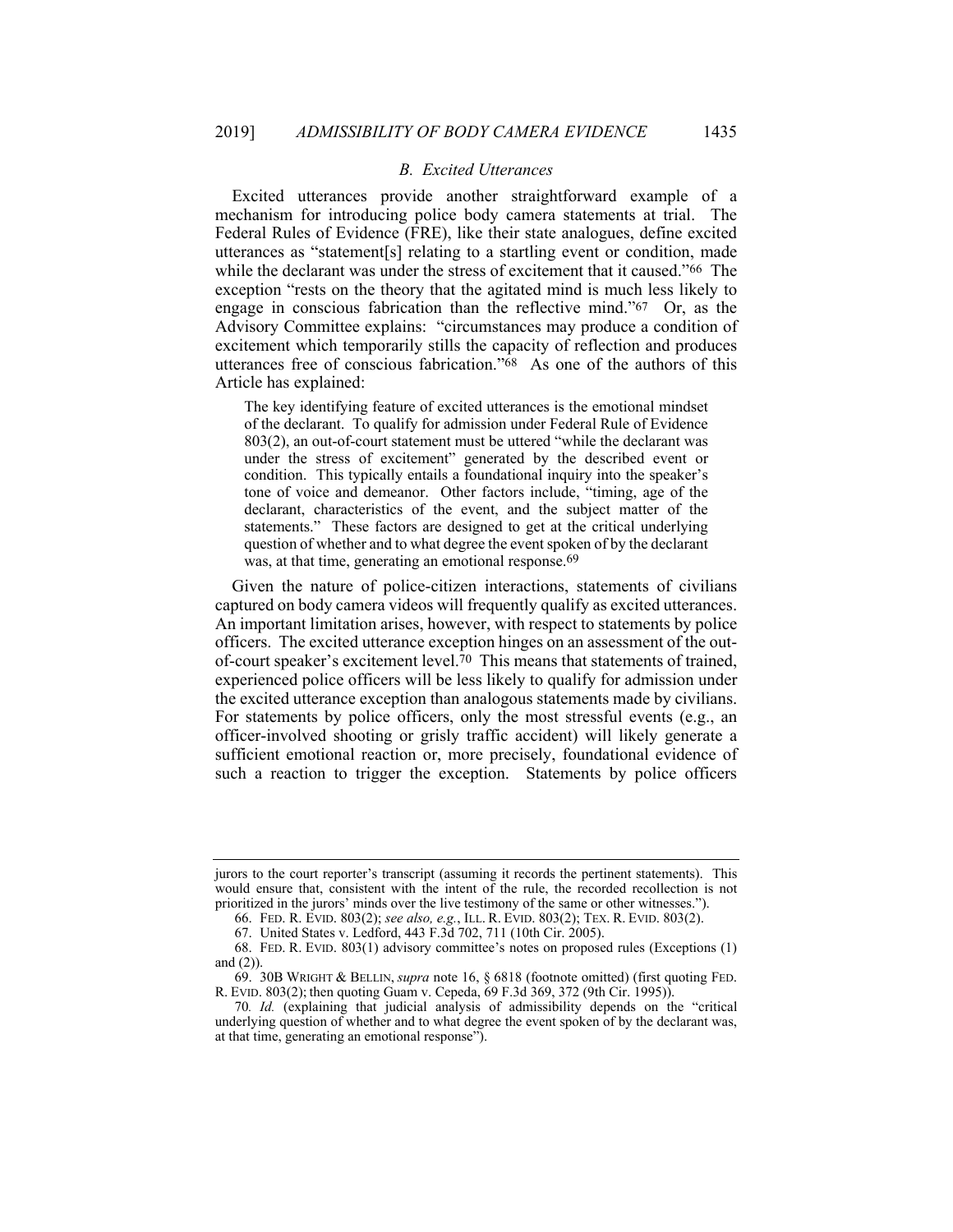regarding routine police activities, like traffic stops or arrests, will rarely qualify for admission under the excited utterance exception.71

#### *C. Present Sense Impressions*

Given the narrowness of the recorded recollection and excited utterance hearsay exceptions in this context, the most feasible exception supporting admission of police officer statements captured in body camera video is the present sense impression exception. As explained below, the present sense impression exception, while nearly a century old, is tailor-made for the introduction of contemporaneous narration captured on body camera video. Its application, however, is also the most legally complex and normatively problematic. Thus, treatment of this exception's application to police body camera statements requires more extensive analysis.72

The modern present sense impression exception is illustrated by Rule 803(1). That rule, and analogous variations in most states, creates a hearsay exception for "[a] statement describing or explaining an event or condition, made while or immediately after the declarant perceived [the event or condition]."73 Qualifying statements are admissible even if the declarant does not testify, and they do not require any showing of the speaker's unavailability.74

Despite its broad sweep, the present sense impression exception has generated little controversy over the years. This is because it has been rarely used.75 The primary reasons for the lack of use are practical limitations, not legal obstacles.

Before any litigant offers a present sense impression, such a statement must be "(1) uttered, (2) preserved, and (3) tactically significant to a litigated dispute."76 These factors are not easy to satisfy.77 One of the authors of this

<sup>71</sup>*. See* United States v. Hemsher, 893 F.3d 525, 533 (8th Cir. 2018) ("The execution of a search warrant in the normal course of employment by trained officers does not constitute a startling event."); *cf.* United States v. Campbell, 782 F. Supp. 1258, 1262 (N.D. Ill. 1991) ("Even for a police officer who presumably is trained to react in such potentially dangerous situations, involvement in a chase with an armed suspect would be an exciting and startling event."); United States v. Obayagbona, 627 F. Supp. 329, 339 (E.D.N.Y. 1985) ("The fact that the excited witness was a law enforcement agent does not preclude admissibility under the excited utterance exception.").

 <sup>72.</sup> One of the authors of this Article has written extensively about the present sense impression exception, and the discussion that follows about the exception's origins is largely drawn from that work. *See* Jeffrey Bellin, *Facebook, Twitter, and the Uncertain Future of Present Sense Impressions*, 160 U. PA. L. REV. 331, 367–50 (2012).

 <sup>73.</sup> FED. R. EVID. 803(1).

<sup>74</sup>*. See, e.g.*, State v. Wright, 370 P.3d 1122, 1126 (Ariz. Ct. App. 2016) (rejecting an objection to police body camera statements narrating a drug deal in progress that were offered as present sense impressions).

<sup>75</sup>*. See* FED. R. EVID. 803(1) advisory committee's notes on proposed rules (Exceptions (1) and (2)) ("Since unexciting events are less likely to evoke comment, decisions involving Exception (1) are far less numerous.").

<sup>76</sup>*. See* Bellin, *supra* note 72, at 347 (alteration in original) (quoting FED.R.EVID. 803(2)). 77*. See id.*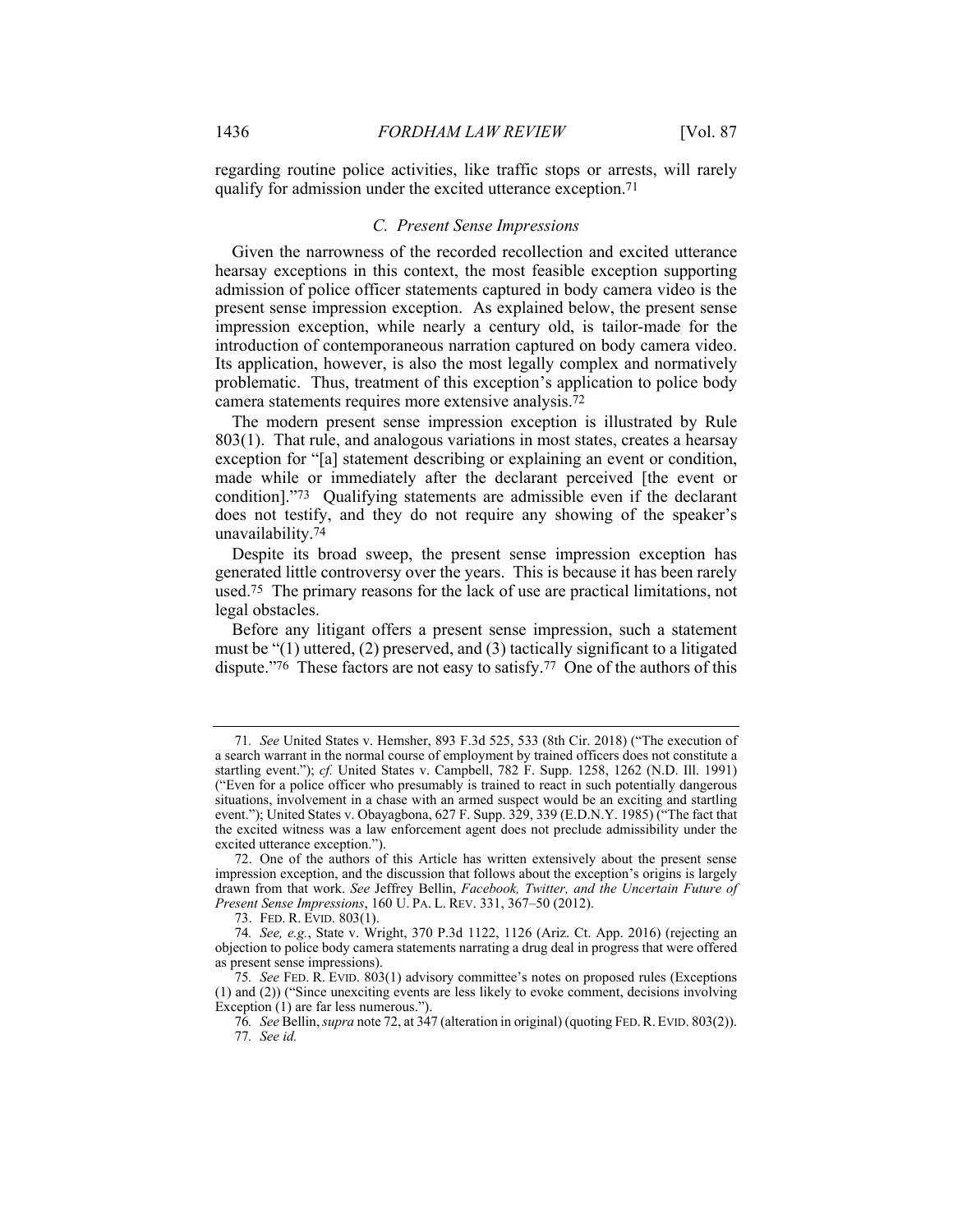Article has explained this in a general context by contrasting the present sense impression and excited utterance exceptions to illuminate the point:

The excited utterance exception applies if a speaker makes a statement relating to a "startling" event while "under the stress of [the resulting] excitement." As a practical matter, startling events and excited utterances frequently coexist. If a witness (a bystander, participant, or victim) is present, a startling event will invariably trigger excited statements intended for a broad audience: "Stop, thief!"; "An assassin shot the Vice President!" Due to their association with an often significant event, excited utterances are also likely to be preserved in the memories of others or documented (for example, by police responding to a crime scene).<sup>78</sup>

Present sense impressions possess none of these advantages. Contemporaneous observations are less likely to be uttered about nonexciting events, and when they are, they are less likely to be remembered or preserved.79 Thanks to social media and text messaging, this is changing. Social media posts and text messages often recount unexciting events (unfortunately for us all!) and do so in a manner that leaves consumers of the posts with little ability to corroborate the initial observation.80 But social media and text messaging are relatively recent phenomena. As a result, until recent years, present sense impressions played little role in litigation due to the practical limitations described above.

Police body cameras demolish these practical limitations. Body camera video is, by its very nature, designed to be preserved. Thus, any statements made by police officers during a police-citizen encounter will be available for later use at trial. More importantly, police officers, aware of this fact, may be incentivized to narrate incriminating, even if mundane, events for a future audience. This means that the present sense impression exception provides a ready vehicle for the creation and introduction of police body camera statements at trial.

Police body camera statements fit neatly within the present sense impression exception's text. A police officer's running narration of an encounter, including comments like "the suspect is reaching for his waistband" or "the suspect threw a gun as he began to run away," at least on their face, "describ[e] or explain[] an event or condition, made while or immediately after the declarant perceived [the event or condition]."81

While certainly not contemplated by the drafters of the present sense impression exception, police body camera statements also fit within the exception's rationale. The present sense impression exception rests on an assumption "that contemporaneity ensures reliability."82 Statements that qualify under the exception are assumed to be both accurate and sincere. The statements are accurate because the closeness in time between the perceived

<sup>78</sup>*. Id.* at 347–48.

<sup>79</sup>*. See id.* at 348–49.

<sup>80</sup>*. See id.* at 347.

 <sup>81.</sup> FED. R. EVID. 803(1).

 <sup>82.</sup> United States v. Green, 556 F.3d 151, 157 (3d Cir. 2009).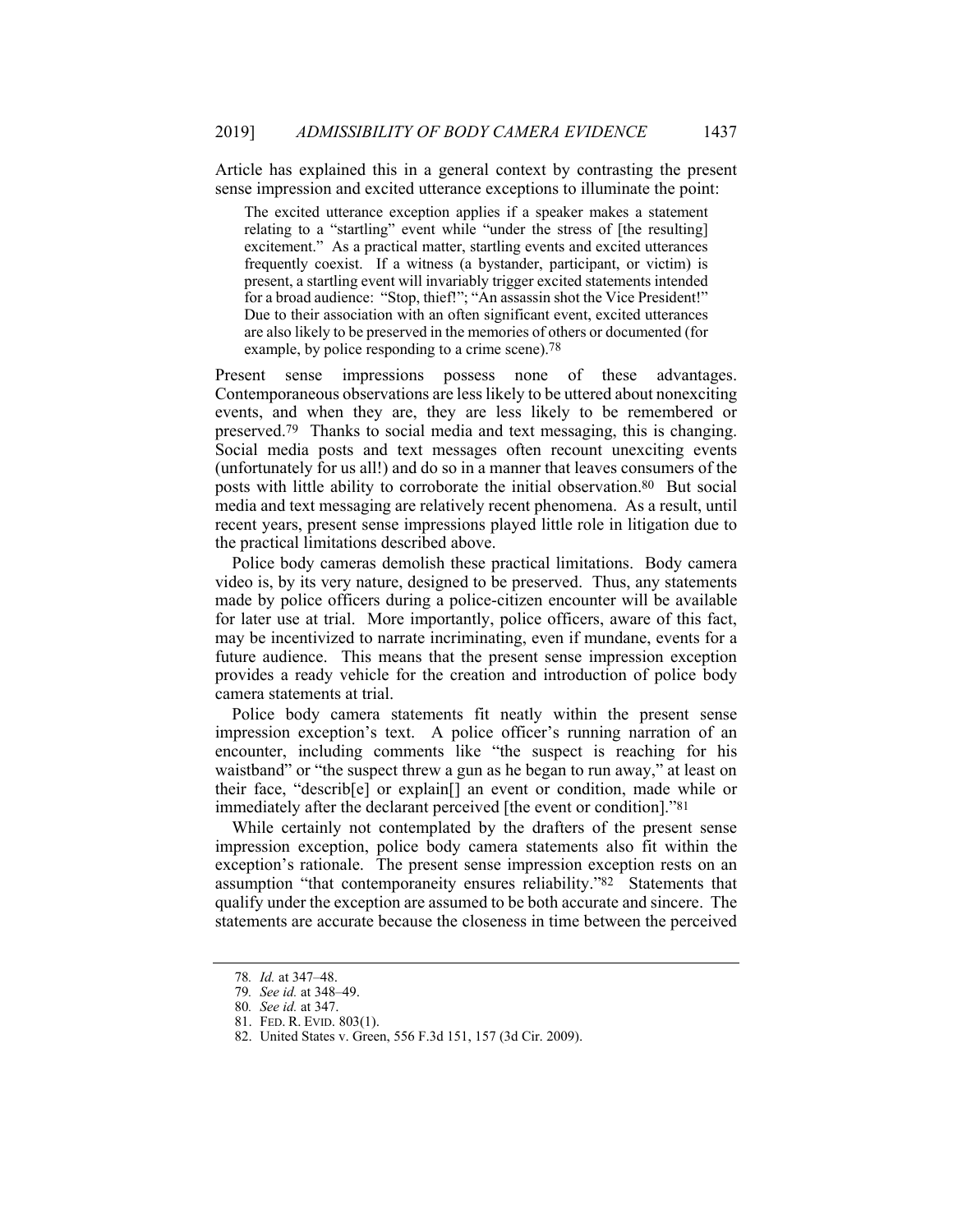event and the declarant's verbal description eliminate dangers of faulty memory.83 The statements are thought to be sincere because the absence of time for reflection "negative[s] the likelihood of deliberate or conscious misrepresentation."84

Police body camera statements also bring the added reliability benefit of corroboration, something touted by the earliest proponents of the present sense impression exception.85 Commentary urging the American courts to adopt a hearsay exception for present sense impressions dates back to the nineteenth century.86 An 1881 article by James Bradley Thayer, the "granddaddy of the modern present sense impression,"87 explained that a present sense impression relates "what was then present or but just gone by, and so was open, either immediately or in the indications of it, to the observation of the witness who testifies to the declaration, and who can be cross-examined as to these indications."88 Prominent scholars echoed these views, opining that because "the person who heard the declaration [would surely be] on hand to be cross-examined," the present sense impression exception constituted "an ideal exception to the hearsay rule."89

The drafters of the Federal Rules of Evidence cite these scholars in the Advisory Committee Notes ("Notes") that accompanied the adoption of the present sense impression exception and explicitly endorsed their rationales.90 The Rule requires that a qualifying statement be made contemporaneously with the event described and assumes (like Thayer, Morgan, and the other commentators) that some measure of corroboration would typically follow from that requirement.91 The Notes make this assumption explicit by highlighting the (presumed) inevitability of corroboration: "Moreover, if the witness is the declarant, he may be examined on the statement. If the witness is not the declarant, he may be examined as to the circumstances as an aid in evaluating the statement."92 This critical assumption that present sense

 87. Aviva Orenstein, *Sex, Threats, and Absent Victims: The Lessons of* Regina v. Bedingfield *for Modern Confrontation and Domestic Violence Cases*, 79 FORDHAM L. REV. 115, 133 (2010).

91*. See* Bellin, *supra* note 72, at 348–49.

 <sup>83. 30</sup>B WRIGHT & BELLIN, *supra* note 16, § 6812.

 <sup>84.</sup> FED. R. EVID. 803(1) advisory committee's notes on proposed rules (Exceptions (1) and (2)).

 <sup>85.</sup> For a related example of the added benefits provided by videos, see State v. Plevell, 889 N.W.2d 584, 589 (Minn. Ct. App. 2017) (relying on body camera video to determine that "the boyfriend does not appear to be under stress caused by the event" and that therefore his statements did not qualify for admission as excited utterances).

<sup>86</sup>*. See* Bellin, *supra* note 72, at 341.

 <sup>88.</sup> James B. Thayer, *Bedingfield's Case—Declarations as a Part of the Res Gesta*, 15 AM. L. REV. 71, 107 (1881); *see also* Edmund M. Morgan, *A Suggested Classification of Utterances Admissible as Res Gestae*, 31 YALE L.J. 229, 236 (1922) (expressing the same sentiment).

 <sup>89.</sup> Robert M. Hutchins & Donald Slesinger, *Some Observations on the Law of Evidence*, 28 COLUM. L. REV. 432, 439 (1928).

<sup>90</sup>*. See* FED. R. EVID. 803(1) advisory committee's notes on proposed rules (Exceptions (1) and (2)).

 <sup>92.</sup> FED. R. EVID. 803(1) advisory committee's notes on proposed rules (Exceptions (1) and (2)).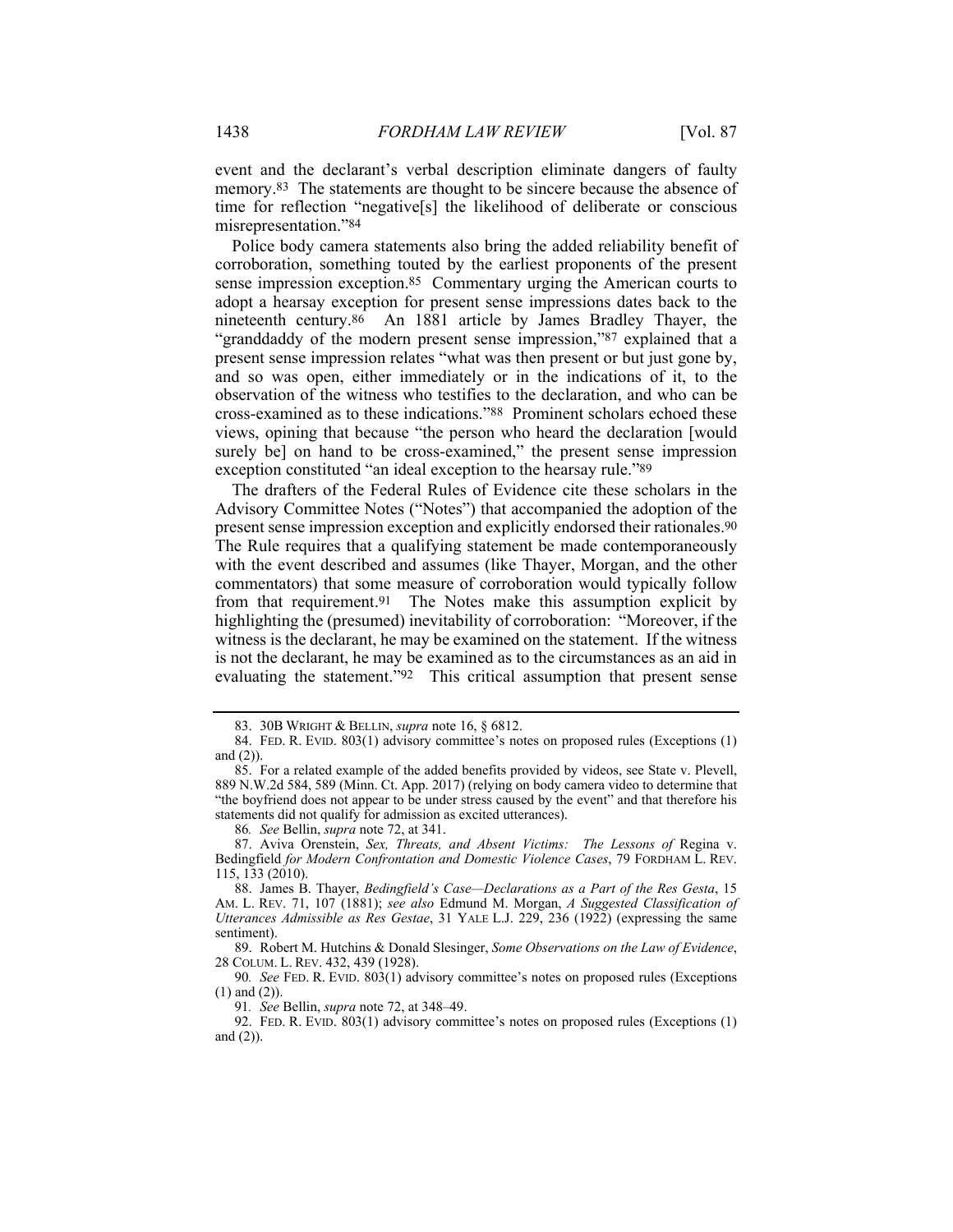impressions will be accompanied by some measure of corroboration holds for statements captured in body camera video.

Unlike modern present sense impressions found in text messages and social media posts, statements captured in body camera video bring some of the same corroboration guarantees that were originally thought to undergird the present sense impression exception. Police body camera statements can be admitted with the police officer's testimony—thus allowing "the declarant [to] be examined on the statement."<sup>93</sup> And more importantly, even if the police officer does not testify, the statements will be introduced through the video itself, which can "be examined as to the circumstances as an aid in evaluating the statement."94 Thus, even if the officer-declarant does not testify, the fact finder will typically see a version of what the speaker observed (and could plausibly observe) when the statement was made. This will impart information about the police officer's ability to observe the described event, and the precise things described. To the extent the described event is not observable on the video, that fact will be ammunition for the evidence's opponent. In sum, the present sense impression exception will serve as a ready vehicle to admit statements narrated contemporaneously with body camera video. As a result, police body camera statements have powerful evidentiary implications both for and against criminal defendants. But this is not the end of the story. Part III explores the significant obstacles to admission of police body camera statements—even if those statements fit within a hearsay exception.

# III. OBSTACLES TO THE ADMISSIBILITY OF POLICE BODY CAMERA **STATEMENTS**

This Article has thus far illustrated the ready pathway to admissibility for police body camera statements. The examples provided, however, raise normative concerns that counsel caution when admitting police body camera statements against a criminal defendant. Of course, if those concerns do not map onto the evidence rules, they can serve only as arguments to policymakers to change the rules. However, to the degree these concerns are captured in evidence rules and doctrine they can be given force to exclude problematic police body camera statements. This Part provides a brief summary of the normative concerns and then analyzes the evidentiary rules that give force to those concerns.

### *A. Concerns with Using Police Body Camera Statements in Trials*

Consistent with the public clamor for rapid deployment of body cameras summarized in Part I, body camera video presents several benefits. For instance, body cameras capture and preserve evidence for trial that would otherwise be unavailable or left to the well-documented vagaries of human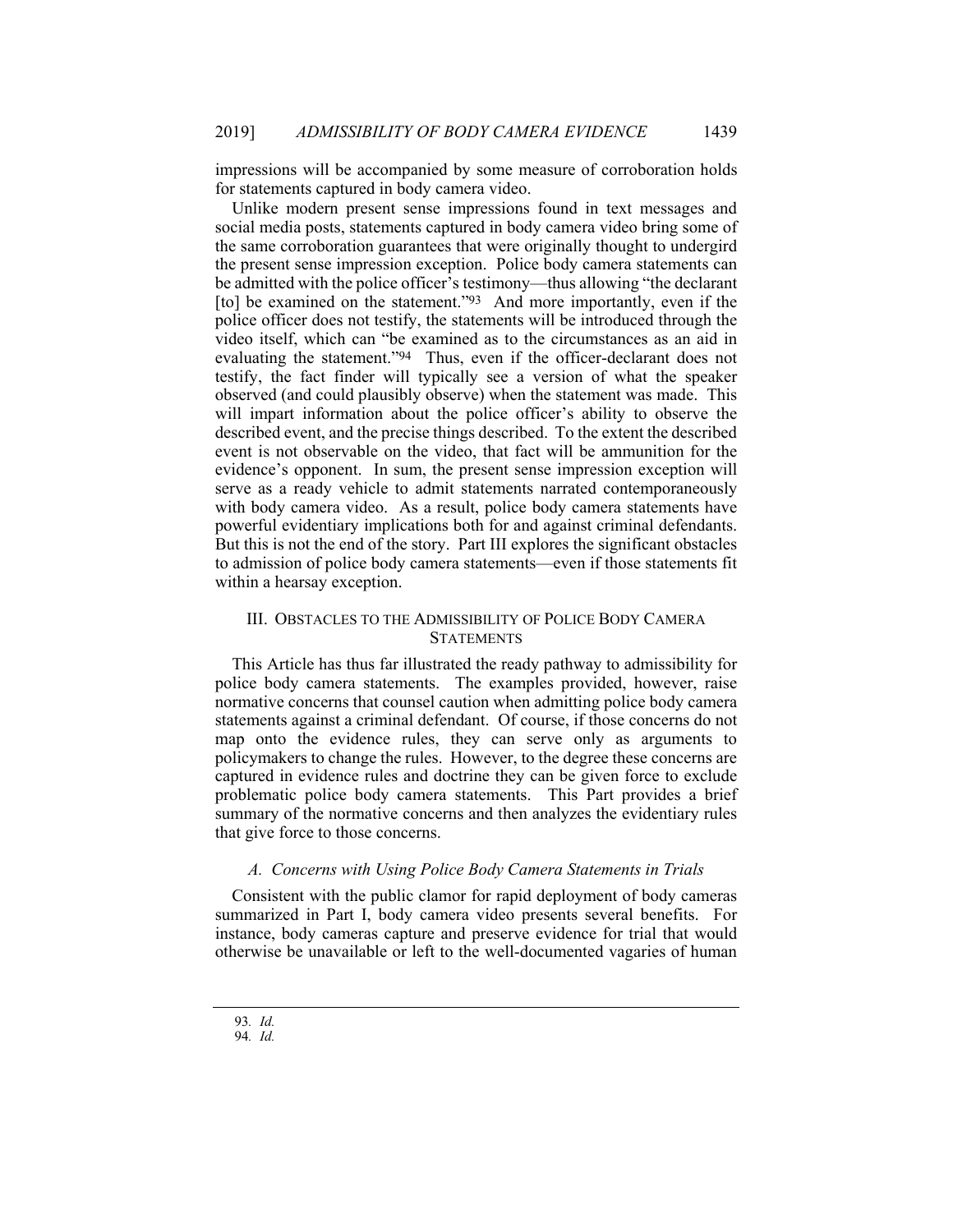recollection and live testimony.95 Further, body camera video evidence is considered "accurate and objective."96 But the danger that juries will be overly swayed by information and statements captured in body camera videos raises serious normative concerns. This is particularly important because the video produced by police body cameras will more commonly be used to prosecute citizens than to document their abuse at the hands of police.97

As Howard Wasserman notes, body cameras are described as a "panacea; they are spoken of as the singularly effective solution" to police abuses because "[v]ideo tells us exactly what happened, [and] entirely eliminates the . . . ambiguity that often characterizes police-citizen encounters."98 However, video is not as accurate as its proponents believe. For one, the final product depicted in the video is different than what actually occurred.99 Additionally, video is susceptible to subtle manipulation at the time of its creation.100 These shortcomings are especially concerning in the context of police body cameras because the body cameras do not directly capture the police officer's actions and, instead, are suspect-focused.101 This is important given a cognitive limitation known as "camera perspective bias," which results in something known as "illusory causation," or the tendency to overattribute cause based on camera focus.102 And because the body cameras provide viewers with only the police officer's perspective, viewers of the video may subconsciously adopt not just the police officer's perspective but the commentary of the police officer as well.

Seth Stoughton highlights two cognitive biases that are relevant here: motivated reasoning and identity-confirmation bias.103 These can lead

100*. See* Tunick, *supra* note 46, at 145 (noting that the person who controls "where the camera points can manipulate their audience in subtle ways").

<sup>95</sup>*. See* Stoughton, *supra* note 35, at 1378 (quoting Floyd v. City of New York, 959 F. Supp. 2d 668, 685 (S.D.N.Y. 2013)).

<sup>96</sup>*. Id.* at 1393.

 <sup>97.</sup> Letourneau, *supra* note 22, at 461 (noting that unintended consequences arising from the assumed admissibility of body camera video evidence "could result in the degradation of a defendant's right to a fair trial by redefining the entire criminal trial process").

 <sup>98.</sup> Wasserman, *supra* note 1, at 833; *see also* Morrison, *supra* note 33, at 792–94 (noting that the assumption that video depicts "objective truth" means, in part, that "we lack the ingrained, institutionalized skepticism we bring to text"); Jessica Silbey, *Cross-Examining Film*, 8 U. MD. L.J. RACE RELIGION GENDER & CLASS 17, 18 (2008) ("It is typical for courts and advocates to naïvely treat filmic evidence as . . . a presentation of unambiguous reality."); Tunick, *supra* note 46, at 144–45 (noting that supporters assume that body cameras are reliable and provide an objectively true account of reality or a "neutral third eye").

<sup>99</sup>*. See, e.g.*, Silbey, *supra* note 98, at 18 ("[F]ilm is a constructed medium. The camera always presents a certain point of view and a frame that includes some images and excludes others." (footnote omitted)); Stoughton, *supra* note 35, at 1405 (noting that body cameras "will record less, more, and differently than a human would see, all at the same time" through a process known as video compression).

 <sup>101.</sup> Stoughton, *supra* note 35, at 1409–10.

<sup>102</sup>*. Id.* at 1409.

<sup>103</sup>*. See id.* at 1406. Motivated reasoning is "defined as 'the tendency of people to conform [their] assessments of information to some goal or end [other than] accuracy.'" *Id.* (alterations in original) (quoting Dan M. Kahan, *Ideology, Motivated Reasoning, and Cognitive Reflection*, 8 JUDGMENT & DECISION MAKING 407, 408 (2013)).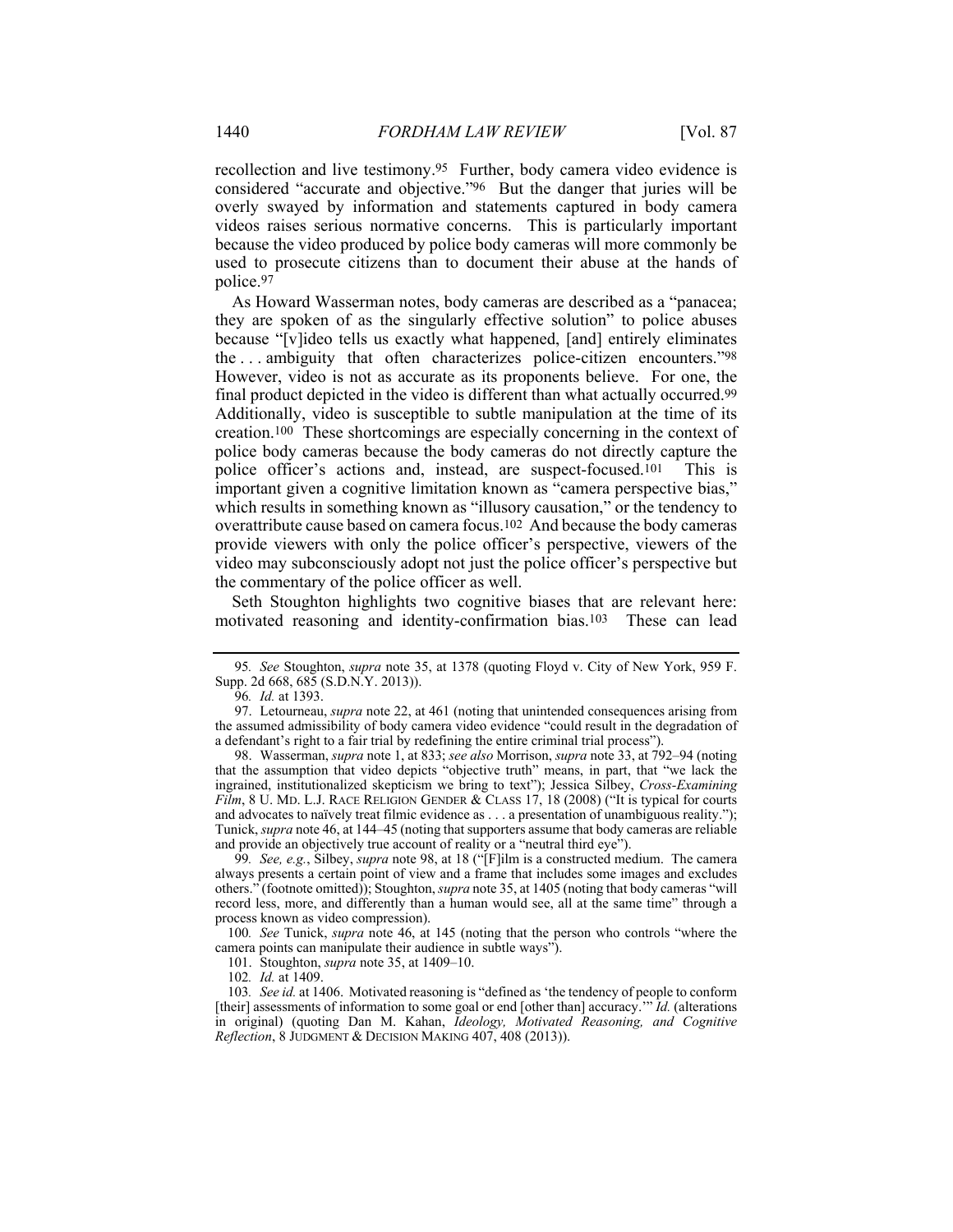viewers of the body camera video to interpret evidence in a way that conforms to their expectations.104 The incomplete and acontextual nature of video evidence facilitates this gap-filling105 because visual gaps can be readily filled with oral cues. Consequently, the fact that body camera video evidence is elevated among other forms of evidence as more neutral and objective becomes especially problematic.106 This could lead juries to defer to the impression created by body camera video and any police officer statements it contains.107

Once police officers know that body camera video evidence can either hurt or help them, there may be an incentive to capitalize on their initial, unilateral control of the video to generate favorable evidence (or suppress unfavorable evidence). Police officers involved in shooting Stephon Clark muted their body camera audio shortly after the shooting, which drew suspicion to their actions.108 Similarly, in the 2016 shooting of Alton Sterling, both police officers' body cameras were "dislodged."109 Recently, allegations surfaced that Baltimore police officers reenacted the discovery of drug evidence for body cameras.110 More broadly, researchers at the American Civil Liberties Union found that as many as 70 percent of police officers violate body camera policies.111 None of this means that body camera video, or statements captured in that video, must be excluded from litigation. It does suggest, however, that police body camera statements can be manipulated to create a one-sided and potentially misleading account—an account that can be uniquely persuasive. This danger becomes particularly significant if police body camera statements are introduced at trial without the live testimony of the officer-declarant. Such statements will be admitted with a veneer of reliability despite never having been subjected to an oath or "the crucible of cross-examination."112

All of these dangers are familiar ones to the evidence rules. In particular, the rules governing hearsay are designed to restrict the admission of out-ofcourt statements to only those statements that are sufficiently reliable to be

110*. See* Simko-Bednarski, *supra* note 12.

 111. Laurent Sacharoff & Sarah Lustbader, *Who Should Own Police Body Camera Videos?*, 95 WASH. U. L. REV. 269, 290 (2017).

<sup>104</sup>*. See id.*

 <sup>105.</sup> Morrison, *supra* note 33, at 801.

<sup>106</sup>*. See* Stoughton, *supra* note 35, at 1408, 1413 (noting that whether or not video evidence is superior to other forms of evidence is debatable, but the danger is that people view it as such despite its flaws).

<sup>107</sup>*. See* Tunick, *supra* note 46, at 145 ("The assumption that the camera is objective and captures the most reliable evidence is likely to lead a jury or judge to have nearly absolute faith in the credibility of video evidence and be reluctant to challenge it.").

 <sup>108.</sup> Alex Horton, *After Stephon Clark's Death, New Videos Show Police Muted Body Cameras at Least 16 Times*, WASH. POST (Apr. 17, 2018), https://www.washingtonpost.com/ news/post-nation/wp/2018/04/17/after-stephon-clarks-death-new-videos-show-more-mutedpolice-body-cameras-delays-to-render-aid [https://perma.cc/Q4P4-URKB].

<sup>109</sup>*. ACLU Questions Lack of Police Body Cams in Alton Sterling Shooting*, CBS NEWS (July 6, 2016, 7:30 PM), https://www.cbsnews.com/news/alton-sterling-baton-rouge-policeshooting-aclu-questions-lack-of-body-cameras [https://perma.cc/4NVV-W2XR].

 <sup>112.</sup> Crawford v. Washington, 541 U.S. 36, 61 (2004).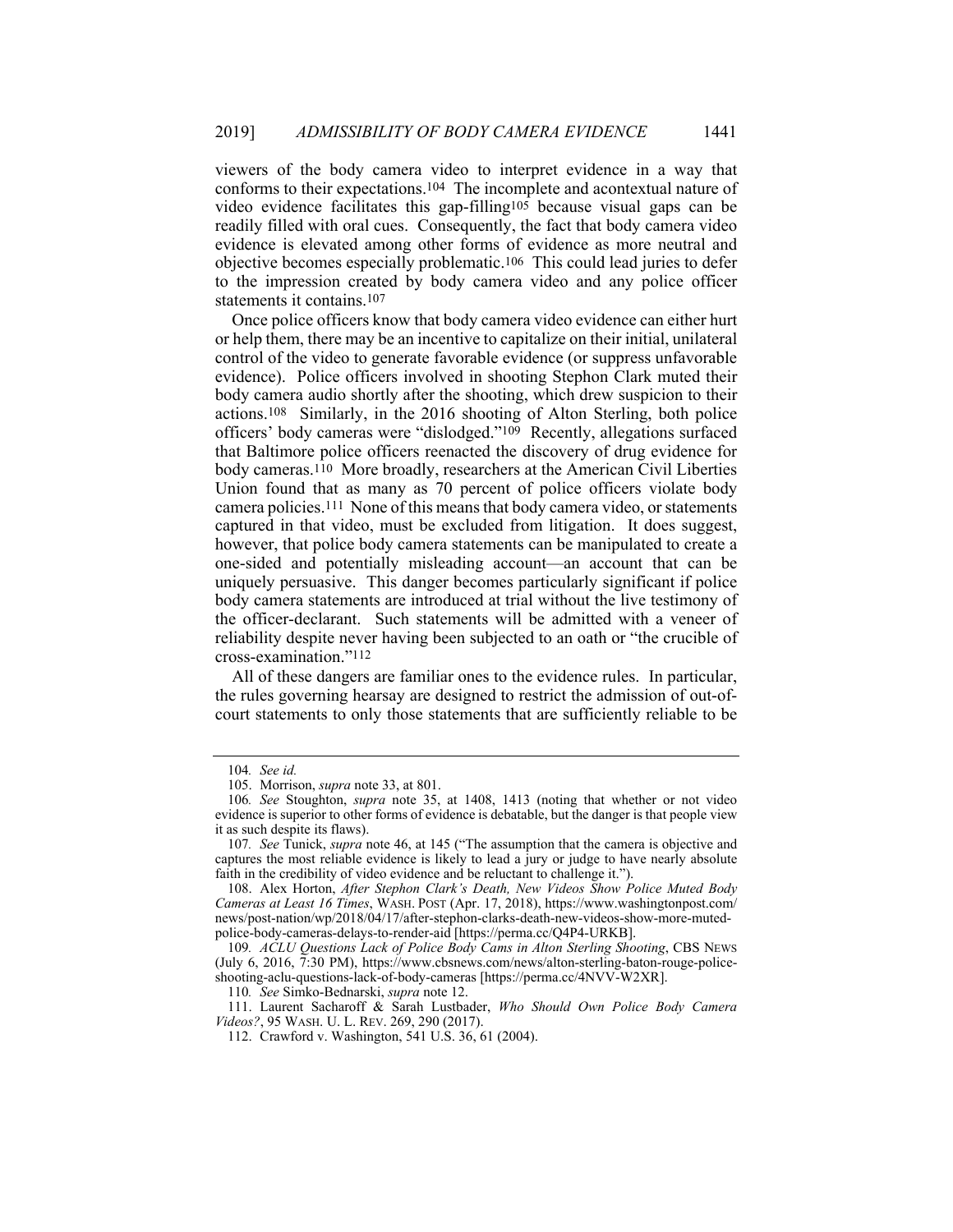presented to the trier of fact. As the next sections discuss, for the most part, courts have the tools they need in this context. They need only navigate those rules correctly, a challenge that is admittedly complicated by the overgrown thicket of evidence doctrine implicated by police body cameras.

#### *B. The Calculated Narration "Requirement"*

The analysis of the obstacles to admission of police body camera statements begins with a court-created doctrine that will undoubtedly be applied in this context, even though it should be discarded completely. The Seventh Circuit, and to a lesser degree other courts, read an additional requirement into the present sense impression exception that has the potential to exclude virtually all police body camera statements whether offered by the prosecution or defense.113 These courts require that a qualifying present sense impression be made without "calculated narration."114 As explained below, however, calculated narration is an illegitimate ground of exclusion. Subsequent sections explain that other sources of evidence law, particularly the law enforcement exception to the public records hearsay exception and the Confrontation Clause, track similar considerations, which renders calculated narration redundant as well.115

The Texas Court of Appeals applied the "calculated narration" concept in *Fischer v. State*<sup>116</sup> to exclude police officer statements captured on a dash cam video. In *Fischer*, the court considered the admission of a police officer's running narration of a drunk-driving arrest, which was recorded by a dash cam mounted in the police officer's patrol car.117 The court suspected that the police officer had consciously created statements for use in a later prosecution and concluded that this disqualified the resulting statements from admission as present sense impressions.118 Because the police officer's statements fit neatly into the text of the present sense impression exception, the court had to invoke the exception's spirit (not its text) to support exclusion.119 On appeal, the Texas Court of Criminal Appeals affirmed the intermediate court's decision.120 The Court of Criminal Appeals held that

 <sup>113.</sup> This discussion criticizing the calculated narration exception to the present sense impression hearsay exception in the body camera context tracks one of this Article's authors' analysis criticizing the exception generally. *See* 30B WRIGHT & BELLIN, *supra* note 16, § 6815. 114*. Id.*

<sup>115</sup>*. See infra* Parts III.C–D.

 <sup>116. 207</sup> S.W.3d 846 (Tex. App. 2006), *aff'd*, 252 S.W.3d 375 (Tex. Crim. App. 2008).

<sup>117</sup>*. Id.* at 848–49.

 <sup>118. &</sup>quot;It therefore appears that Martinez recorded his comments not as an objective observer, but as a law enforcement officer, as a lay witness, and as an expert witness cataloging evidence and opinions for use in Fischer's prosecution." *Id.* at 859.

<sup>119</sup>*. Id.* at 855–56 (applying the rationale underlying present sense impressions to recordings of police officer's observations on dash cam recordings).

 <sup>120.</sup> Fischer v. State, 252 S.W.3d 375, 376 (Tex. Crim. App. 2008), *aff'g* 207 S.W.3d 846 (Tex. App. 2006).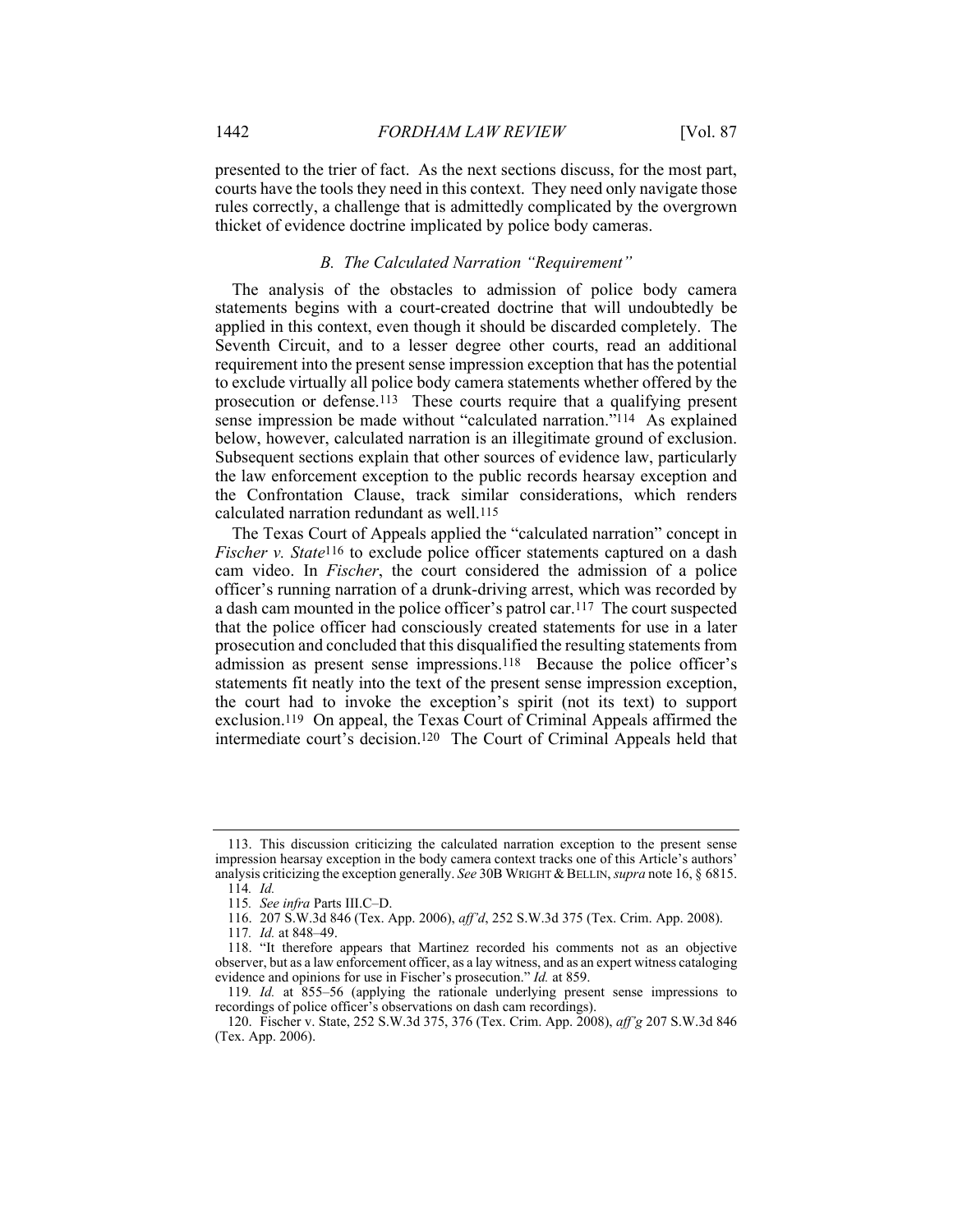the statements were "calculated statements"—a veritable "speaking offense report"—inadmissible under the hearsay rules.121

Predictably, other courts disagree. In *State v. Blubaugh*,122 the Utah Court of Appeals held that police officer statements captured on a video of the defendant's home were admissible under the present sense impression exception because the police officer's narrative was contemporaneous with his perceptions.123 Similarly, in *United States v. Rideout*,124 the Fourth Circuit found narrations by a police officer on hours of video recorded for investigative purposes admissible under the present sense impression exception.125 Neither case viewed the calculated nature of the statements as disqualifying.

The Seventh Circuit in *United States v. Woods*126 applied the calculated narration gloss in a closely related context to separate out the portions of a confidential informant's narration of events on a recorded audio transmission which were admissible under the present sense impression exception.<sup>127</sup> The court explained that:

Parts of Davis' narratives are simple descriptions of events as they occurred, which meet the requirements of the rule. However, some of the narrative statements are clearly addressed to the FBI agents listening in via the microphone. These statements were made for the benefit of the agents—*i.e.*, were calculated and provided for a reason—and are not admissible under the present sense impression exception.128

This analysis tracks *Fischer* in the sense that the court is attempting to distinguish between presumably reflexive statements that are admissible under the present sense impression exception and calculated statements made *for a reason* that are not admissible.

There are two problems with relying on the calculated narration concept to screen police body camera statements for admissibility.129 First, the concept is without support in the evidence rules. The absence of "calculated narration" is not a requirement of the present sense impression exception, an interpretation of any language in that rule, or an attempt to implement the intent of its drafters. It is a judicial supplement to an otherwise clear rule. The Seventh Circuit candidly acknowledges this, stating: "In determining

<sup>121</sup>*. Id.* at 376, 381; *see also* Eggert v. State, 395 S.W.3d 240, 243 (Tex. App. 2012) (describing the police officer's "calculated narrative" as a "speaking offense report").

 <sup>122. 904</sup> P.2d 688 (Utah Ct. App. 1995).

<sup>123</sup>*. Id.* at 700 (ruling that the police officer's narrative on a recorded videotape of the defendant's home "was made while perceiving defendant's home" and so "was admissible hearsay" under the present sense impression exception).

 <sup>124. 80</sup> F. App'x 836 (4th Cir. 2003), *vacated on other grounds*, 543 U.S. 1116 (2005).

<sup>125</sup>*. Id.* at 843 (rejecting the challenge to a police officer's contemporaneous narration of a videotape admitted as a present sense impression).

 <sup>126. 301</sup> F.3d 556 (7th Cir. 2002).

 <sup>127.</sup> *Id.* at 559.

<sup>128</sup>*. Id.* at 562 (citation omitted).

 <sup>129.</sup> One of the authors of this Article recently criticized "calculated narration" doctrine in a treatise volume. *See* 30B WRIGHT & BELLIN, *supra* note 16, § 6815. Some of the following discussion is drawn from that criticism.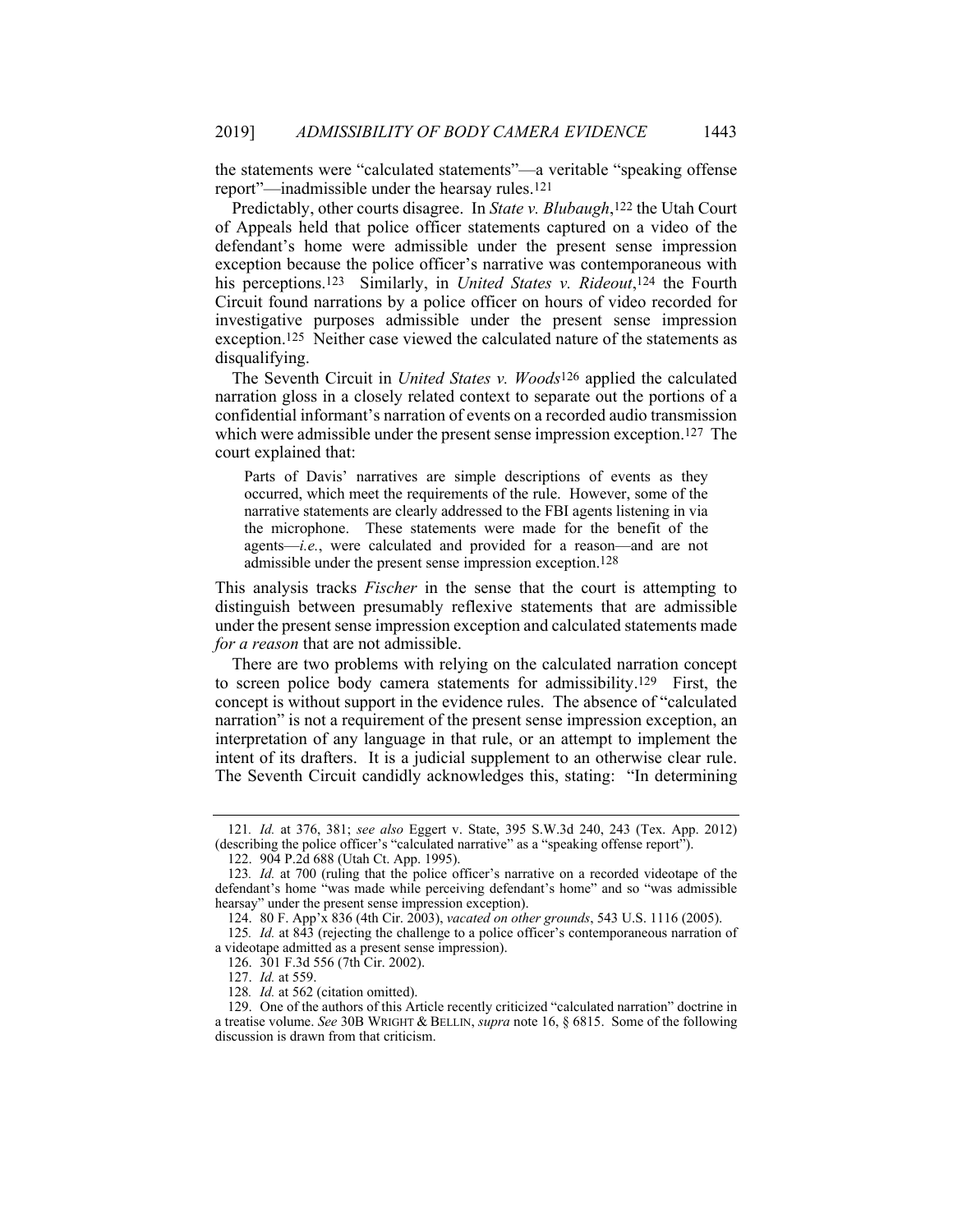whether a statement meets the conditions of Rule  $803[(1)]$ , we have sought to determine, in addition to the predicates listed in the rule, if the statement was made without 'calculated narration.'"<sup>130</sup> This candor is refreshing, but hints at the doctrine's fatal illegitimacy.

Concededly, the roots of the calculated narration requirement can be found in the present sense impression exception's common-law heritage. In *Houston Oxygen Co. v. Davis*,131 cited in the Notes accompanying Rule 803(1),132 a Texas court noted that the hearsay statement under consideration was reliable because it was "sufficiently spontaneous to save it from the suspicion of being manufactured evidence, $\hat{r}$  and thus "[t]here was no time for a calculated statement."133 But to the extent the Advisory Committee incorporated this amorphous sentiment into the present sense impression exception, it did so by including a strict timing requirement. The Committee explained that "substantial contemporaneity of event and statement negative the likelihood of deliberate or conscious misrepresentation."134 Full stop. As for *Houston Oxygen*, the Committee spent a grand total of two words on the case and never suggested it had incorporated all of its asides into the rule.135 There is no suggestion in the text of the present sense impression exception or the Notes accompanying it that courts should, in addition to requiring contemporaneity, weigh the degree of the speaker's calculation. You need not be Justice Antonin Scalia to recognize that a string-type citation to a case in Notes does not provide courts with the authority to elevate every comment in the cited case to a position on par with the text of an evidence rule—particularly if the Committee was undoubtedly aware of the pertinent language and chose not to include or even comment on it.<sup>136</sup>

There is little more to say about the practice of adding requirements to a carefully codified hearsay exception. Federal courts, and most state courts, simply lack the authority to reconfigure their evidence rules.<sup>137</sup> The U.S. Supreme Court has made the point explicitly:

<sup>130</sup>*. Woods*, 301 F.3d at 562 (quoting United States v. Ruiz, 249 F.3d 643, 646–47 (7th Cir. 2001)).

 <sup>131. 161</sup> S.W.2d 474 (Tex. 1942).

 <sup>132.</sup> FED. R. EVID. 803(1)–(2) advisory committee's notes on proposed rules (Exceptions (1) and (2)).

 <sup>133.</sup> *Houston Oxygen Co.*, 161 S.W.2d at 476.

 <sup>134.</sup> FED. R. EVID. 803(1)–(2) advisory committee's notes on proposed rules (Exceptions (1) and (2)).

<sup>135</sup>*. Id.* ("Since unexciting events are less likely to evoke comment, decisions involving Exception (1) are far less numerous. Illustrative are Tampa Elec. Co. v. Getrost, 151 Fla. 558, 10 So.2d 83 (1942); Houston Oxygen Co. v. Davis, 139 Tex. 1, 161 S.W.2d 474 (1942); and cases cited in McCormick § 273, p. 585, n. 4."). For those keeping score, the "two words" are: "Illustrative are." *Id.*

 <sup>136.</sup> For a sense of Justice Scalia's views about reliance on even clear guidance in the Advisory Committee Notes to override or supplement the text of the Federal Rules of Evidence themselves, see Tome v. United States, 513 U.S. 150, 167–68 (1995) (Scalia, J., concurring in part and concurring in the judgment).

<sup>137</sup>*. See, e.g.*, United States v. DiMaria, 727 F.2d 265, 272 (2d Cir. 1984) (noting that the "scheme of the Rules" is "preferable to requiring preliminary determinations of the judge," which could result in "delay, prejudgment and encroachment on the province of the jury").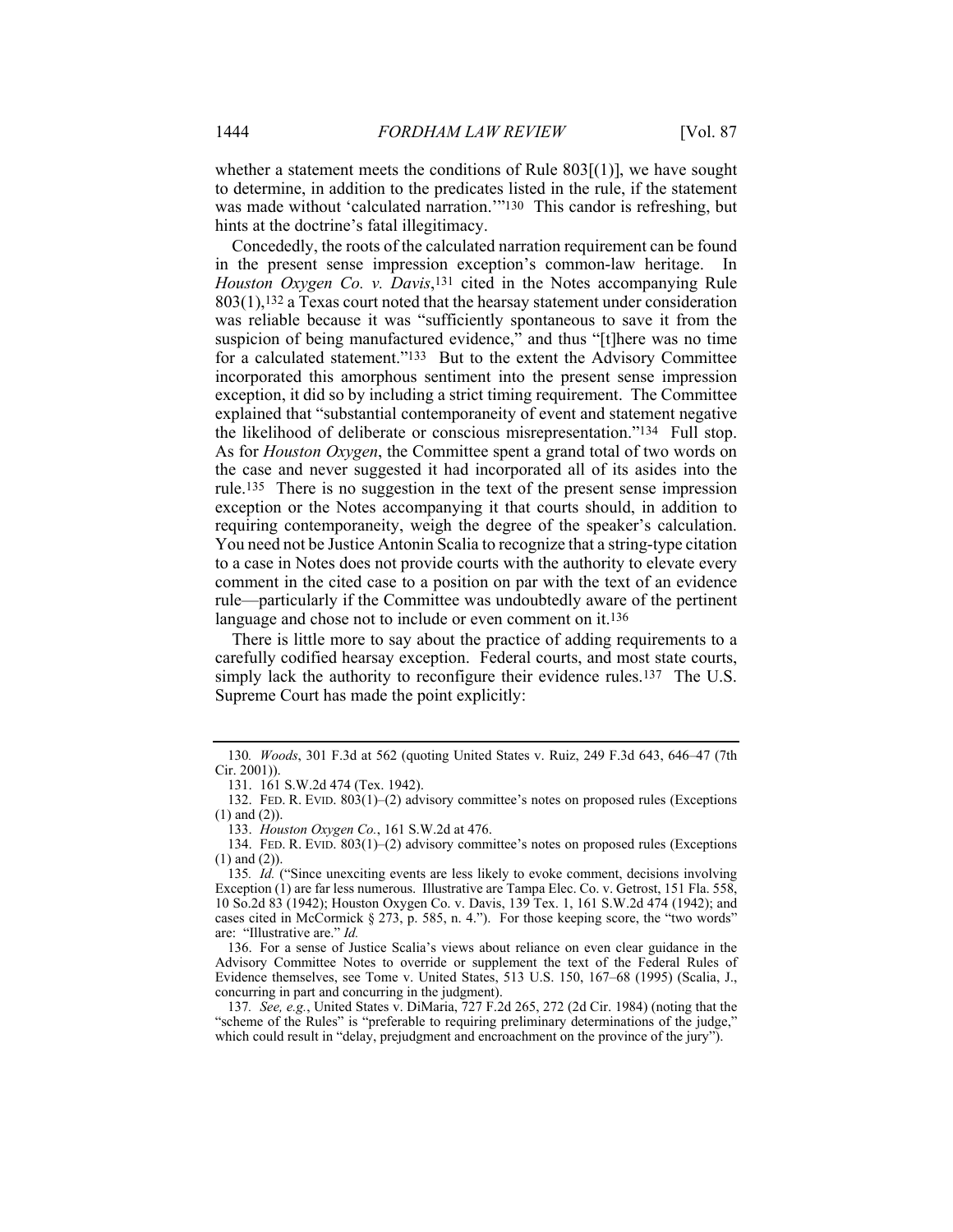When Congress enacted the prohibition against admission of hearsay in Rule 802, it placed 24 exceptions in Rule 803 and 5 additional exceptions in Rule 804. Congress thus presumably made a careful judgment as to what hearsay may come into evidence and what may not. To respect its determination, we must enforce the words that it enacted.<sup>138</sup>

This follows from the general principle that rules of evidence enacted through a legislative process must be respected in the same manner as statutes.139 Courts do not boldly announce that they have improved statutes by adding a requirement not found in the text. Evidence rules are no different. Supplementing the textual requirements of discrete hearsay rules with vague, ill-defined requirements is particularly noxious as it defeats the very purpose of codified evidence rules.

This leads to the second problem with applying the calculated narration caveat to screen police body camera statements: the requirement is incoherent. This is illustrated by how the Seventh Circuit in *Woods* seemed to draw a line between the informant's musings to himself (admissible) and those communicated to police officers (inadmissible) because the latter were calculated and the former (apparently) just oozed out.140 This would counterintuitively suggest, contrary to *Fischer*, that a police officer's monologue on a body camera video would be admissible. Of course, many courts would disagree—and there would be no way to declare a winner. This is because there is only an illusory line between calculated and uncalculated statements or, in the *Woods* court's words, between statements made with or without "a reason."

The present sense impression exception itself is specifically designed for statements that are not emotionally driven and instead represent calm narrations of observed events.141 In each instance, the speaker must observe something, decide whether or not to describe the event, and then choose the words that best communicate the intended sentiment. Calculation is inevitable and happens in the blink of an eye.142 After all, "[e]verything a person says is calculated to some degree."143 Any distinction between calculated and spontaneous narration, then, is merely one of degree. This reveals the calculated narration requirement's "fatal flaw": "the difficulty of actually distinguishing 'calculated narration' from spontaneous description in proffered hearsay statements."144 The courts actually recognize this problem, noting, for example, that "[o]ne can still make statements without calculated narration even if made in responses to questions."145 But that concession gives away the game because "a response to a question is clearly

 <sup>138.</sup> United States v. Salerno, 505 U.S. 317, 322 (1992).

<sup>139</sup>*. See, e.g.*, Daubert v. Merrell Dow Pharm., Inc., 509 U.S. 579, 587 (1993) ("We interpret the legislatively enacted Federal Rules of Evidence as we would any statute."). 140*. See* United States v. Woods, 301 F.3d 556, 562 (7th Cir. 2002).

<sup>141</sup>*. See supra* notes 76–79 and accompanying text.

<sup>142</sup>*. See* 30B WRIGHT & BELLIN, *supra* note 16, § 6815.

<sup>143</sup>*. Id*. 144*. Id.*

 <sup>145.</sup> United States v. Boyce, 742 F.3d 792, 797 (7th Cir. 2014).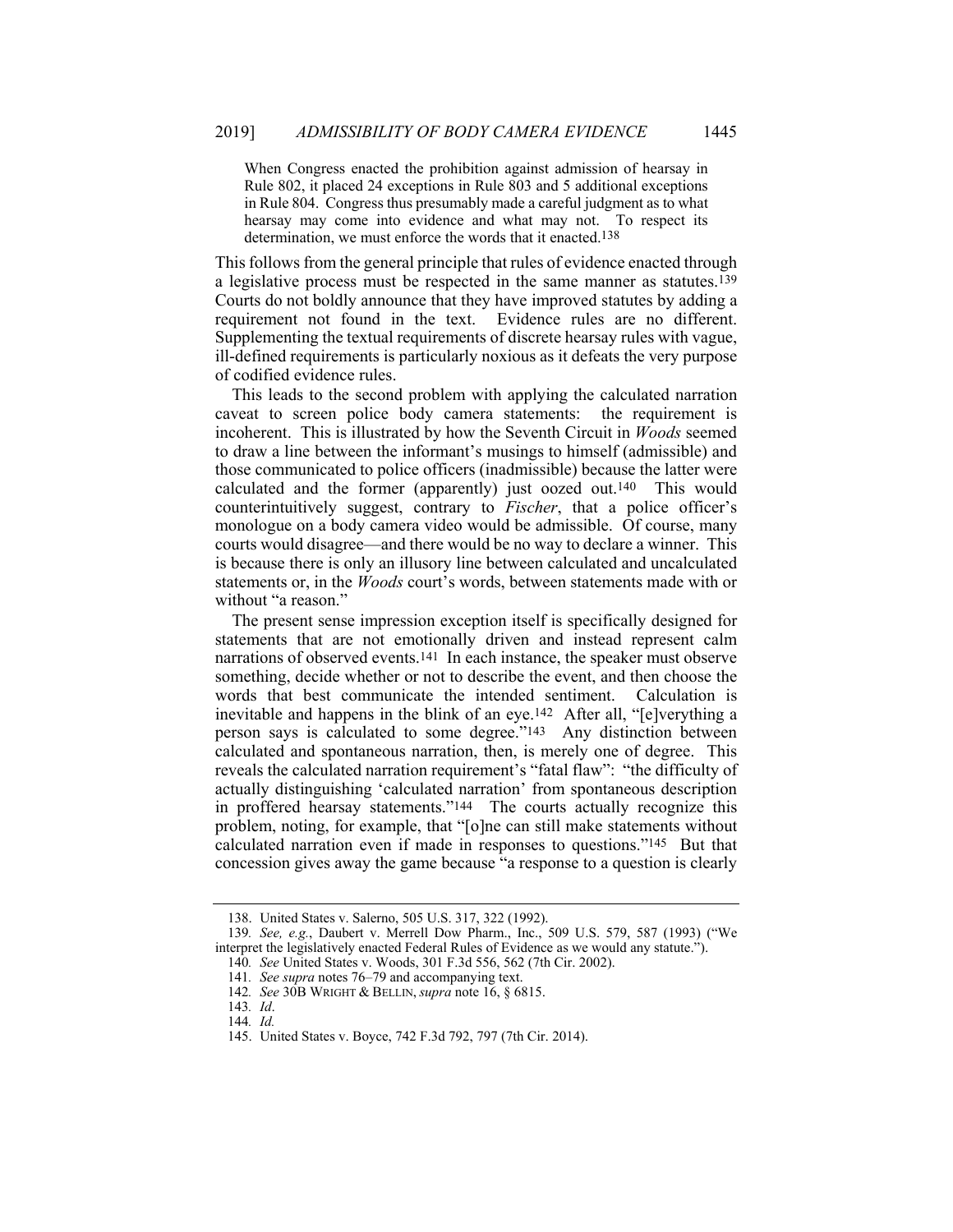calculated in the sense that the respondent must hear and understand the question, and then formulate a preferred response."146 This means that the doctrine rests on an illusory distinction between statements made with and without calculation. This freedom allows courts "to reject otherwise qualifying hearsay statements based, consciously or unconsciously, on other considerations, including improper ones, such as their views of the relative merits of the parties' underlying positions."147 The doctrine contains an unmistakable hint of the courts "assessing the credibility of the out-of-court declarant, an enterprise better suited to the jury"148—something the Committee condemns in another context as "altogether atypical."149

In light of the imprecise and atextual nature of the calculated narration requirement, courts should not rely on this judicially manufactured concept to exclude police body camera statements offered under the present sense impression exception. Importantly, many of the concerns that motivate the calculated narration requirement can be legitimately operationalized through other evidentiary rules and the Confrontation Clause, as discussed in the next sections.

# *C. The Law Enforcement Exception*

Courts seeking to capture the normative concerns regarding the reliability and fairness of the introduction of police body camera statements can find more solid ground in the so-called "law enforcement exception" to the public records hearsay exception. The typical public records exception, illustrated by Rule 803(8), excepts from the hearsay prohibition records or statements of a public officer that set out matters observed while "under a legal duty to report,"150 provided that the opponent of the evidence does not show that "the source of information [or] other circumstances indicate a lack of trustworthiness."151 Critically, however, Congress amended the rule before it became effective to include a caveat that precludes the admission "in a criminal case [of] a matter observed by law-enforcement personnel."152 This law enforcement exception, in concert with the Confrontation Clause, is the

 <sup>146. 30</sup>B WRIGHT & BELLIN, *supra* note 16, § 6815.

<sup>147</sup>*. Id.*

<sup>148</sup>*. Id.*

<sup>149.</sup> FED. R. EVID. advisory committee's notes on proposed rules (Introductory Note: The Hearsay Problem) ("For a judge to exclude evidence because he does not believe it has been described as 'altogether atypical, extraordinary.'" (quoting James H. Chadbourn, *Bentham and the Hearsay Rule—A Benthamic View of Rule 63(4)(c) of the Uniform Rules of Evidence*, 75 HARV. L. REV. 932, 947 (1962))); *cf.* Chadbourn, *supra*, at 947 (criticizing the Uniform Rules' provision for exclusion of out-of-court statements not made in "good faith" as violating the "time-honored formula" that "credibility is a matter of fact for the jury, not a matter of law for the court"); Margaret Bull Kovera et al., *Jurors' Perceptions of Eyewitness and Hearsay Evidence*, 76 MINN. L. REV. 703, 704 (1992) (concluding from results of empirical analysis of a mock juror study that "jurors are, in fact, skeptical of hearsay evidence and capable of differentiating between accurate and inaccurate hearsay testimony").

 <sup>150.</sup> FED. R. EVID. 803(8)(A)(ii).

<sup>151</sup>*. Id.* r. 803(8)(B).

<sup>152</sup>*. Id.* r. 803(8)(A)(ii).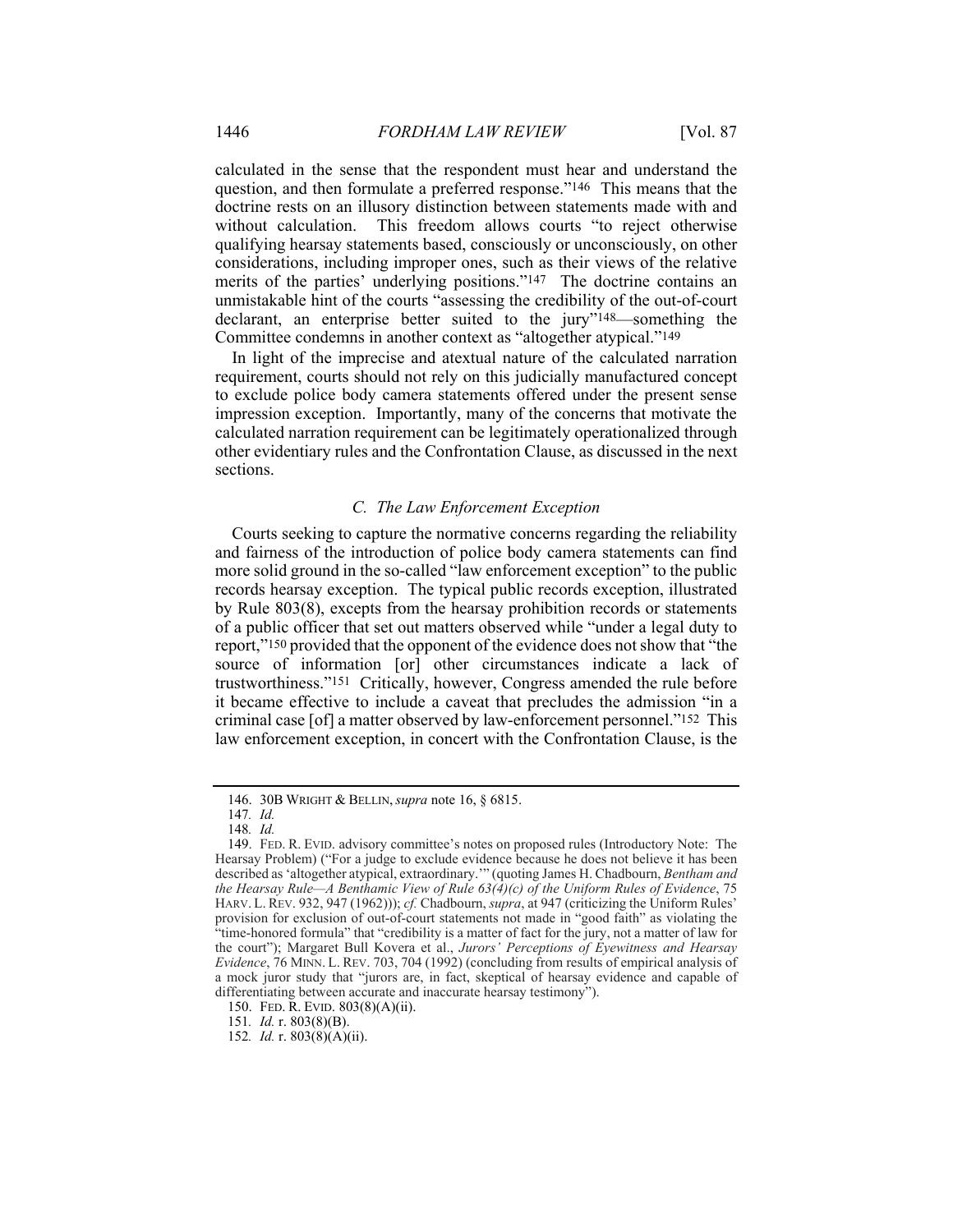key evidentiary limitation on the admissibility of police officer statements captured in body camera video.153

Congress added the law enforcement exception to the originally proposed public records exception specifically to prevent prosecutors from relying on official records containing police officer hearsay.154 The provision's author, Congressman David Dennis of Indiana, explained the rationale as follows:

[You] should not be able to put in the police report to prove your case without calling the policeman. I think in a criminal case you ought to have to call the policeman on the beat and give the defendant the chance to cross examine him, rather than just reading the report into evidence. That is the purpose of this amendment.155

Other representatives spoke in support, all signaling the same intent: to prevent the introduction of a police report "without calling the policeman" to testify.156 Congressman Jim Johnson of Colorado drew on his experience as a prosecutor in state court to emphasize that "good cross-examination was one of the principal elements in any criminal trial."157 Johnson continued: "If the officer who made the investigation is not available for crossexamination, then you cannot have a fair trial. I cannot believe the gentleman would be saying that we should be able to convict people where the police officer's statement is not subject to cross-examination."158 Congressman John Hunt of New Jersey added:

The only time I can recall in my 34 years of law enforcement that a report of an investigator was admissible in court was to test the credibility of an officer. . . . We would never even think about bringing in a report in lieu of the officer being there to have that officer cross-examined; but reports were admitted as evidentiary fact for the purpose of testing the officer's credibility and perhaps to refresh his memory.159

Congresswoman Elizabeth Holtzman of New York expressed her understanding that the amendment "reaffirms the right of cross examination to the accused "160"

As these excerpts from the Congressional Record indicate, Congress focused "on a prototypical potential abuse of the proposed [public records exception], the admission of police reports relating to the charged crime in lieu of live testimony from the involved officer."161 Giving effect to this congressional intent, courts do not permit prosecutors to introduce police

<sup>153</sup>*. See* 30B WRIGHT & BELLIN, *supra* note 16, § 6885.

 <sup>154.</sup> FED. R. EVID. 803(8) advisory committee's notes to the Senate Judiciary Report No. 93-1277.

 <sup>155. 120</sup> CONG. REC. 2387 (1973) (statement of Rep. Dennis). For a helpful compendium of legislative history, see RICHARD D. FRIEDMAN & JOSHUA DEAHL, FEDERAL RULES OF EVIDENCE: TEXT AND HISTORY (2015).

<sup>156</sup>*.* 120 CONG. REC. 2387 (1973) (statement of Rep. Dennis).

<sup>157</sup>*. Id.* at 2388 (statement of Rep. Johnson).

<sup>158</sup>*. Id.*

<sup>159</sup>*. Id.* (statement of Rep. Hunt).

<sup>160</sup>*. Id.* (statement of Rep. Holtzman).

 <sup>161. 30</sup>B WRIGHT & BELLIN, *supra* note 16, § 6885.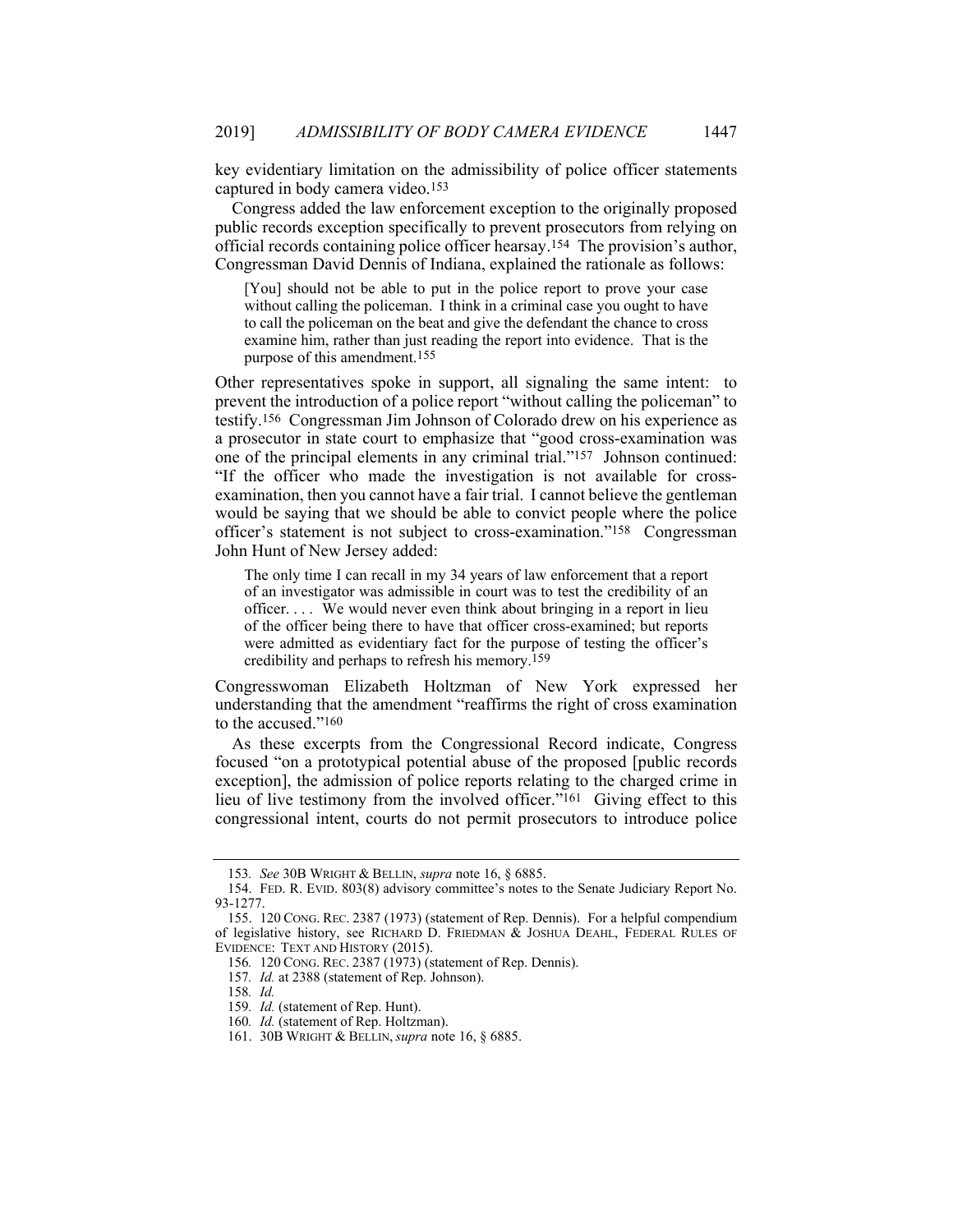reports by simply switching to related hearsay exceptions, like the business records exception in Rule 803(6)—even though that exception does not include a law enforcement exception.162

The more general question of whether individual statements made by police officers can be admitted under other hearsay exceptions, like the excited utterance exception, is complicated by Congress's inattention to this detail. Generally, failure "to gain admission through one hearsay exception has no bearing on that evidence's admissibility under another hearsay exception."163 For example, an "exclamation after a severe injury [would] not qualify for admission as a dying declaration [but that] does not preclude its admission as an excited utterance."164 This follows from the general structure of the rules. Hearsay prohibitions, like the representative Rule 802, typically state that "[h]earsay is not admissible unless any of the following provides otherwise."165 Rule 802 includes "these rules" as one of the sources of authority for the admission of hearsay.166 Rules like Rule 803, then, provide a laundry list of discrete exceptions, preceded by the generic language: "The following are not excluded by the rule against hearsay."<sup>167</sup> From this structure, the everyday practice of courts, and common sense, it is clear that it is not disqualifying if an out-of-court statement that fits within one hearsay exception fails to qualify for admission under another exception. It is expected.

The argument that, in the case of police reports, the law enforcement exception trumps other rules of admissibility is based on Congress's apparent intent, excerpted above, "to restrict the introduction of police reports against criminal defendants generally."168 Exactly how far this intent sweeps, however, is unclear. While the evidence rules typically enjoy a distinguished status as refreshingly clear and cohesive, there are inconsistencies and ambiguities. These blights are often, as here, a result of congressional intrusions into the more comprehensive and precise designs of the Advisory Committee. Congress sometimes acts without the evidentiary big picture in mind and without providing thorough written explanations that round up any interpretive loose ends. In this case, it appears that Congress simply did not consider how broadly the law enforcement exception should apply. As a result, the path forward requires divining Congress's intent in the face of an ambiguous textual command and a few generic comments on the House

<sup>162</sup>*. See, e.g.*, United States v. Weiland, 420 F.3d 1062, 1074 (9th Cir. 2005) ("[P]ublic records . . . must be admitted, if at all, under Rule 803(8) . . . ."); United States v. Versaint, 849 F.2d 827, 831 & n.9 (3d Cir. 1988) (concluding that a police report was properly analyzed under Rule 803(8) and citing cases suggesting the inapplicability of Rule 803(6) to police reports); United States v. Cain, 615 F.2d 380, 382 (5th Cir. 1980).

 <sup>163. 30</sup>B WRIGHT & BELLIN, *supra* note 16, § 6885.

<sup>164</sup>*. Id.*

 <sup>165.</sup> FED. R. EVID. 802.

<sup>166</sup>*. Id.*

<sup>167</sup>*. Id.* r. 803.

 <sup>168. 30</sup>B WRIGHT & BELLIN, *supra* note 16, § 6885. "Debate exists over whether a public report inadmissible under Rule 803(8) is nonetheless admissible under one of the other hearsay exceptions." United States v. Nixon, 779 F.2d 126, 134 (2d Cir. 1985).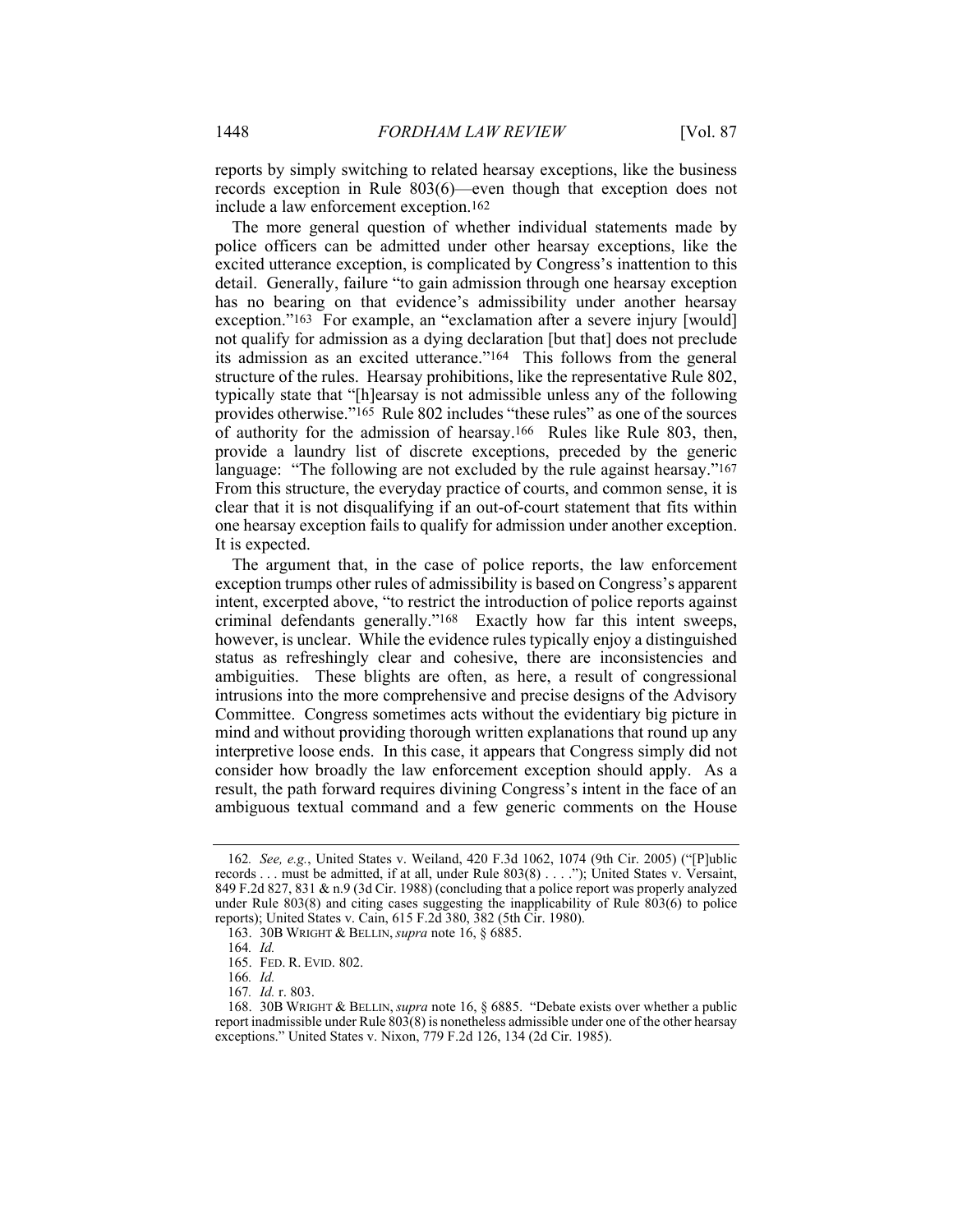floor. And here, the congressional intent to preclude reliance on police reports does not seem to be all-encompassing. Congressman Hunt's remarks themselves suggest an area where police reports can be used—to aid a testifying officer to recollect specific facts.169 The logic seems to extend to admission of police reports under the recorded recollection exception.170 Further, a constant sentiment in the remarks of those who spoke in support of the law enforcement exception was the need to ensure *cross-examination* of any officer whose *official commentary* on an incident made its way into evidence.171 This suggests that the law enforcement exception should bar any hearsay statement by a law enforcement officer offered through exceptions other than the public records exception, only if the following two criteria are met: (1) it is a statement authored pursuant to the police officer's law enforcement obligations (i.e., "while under a legal duty to report"); and (2) the officer does not testify.

Courts should apply this clear congressional intent any time prosecutors offer police officer statements through a hearsay exception. Congress undoubtedly intended the law enforcement exception to apply generally, not solely to official reports offered under the public record hearsay exception. The representatives who introduced and spoke in favor of the law enforcement exception to the public records exception would find no solace in the admission of a police report in lieu of police officer testimony simply because the prosecution cited another hearsay exception. The clearest illustration of this principle is that the prosecution cannot rely on the business records exception to admit a police report, since that exception is just the analogue of the public records exception for organizations that do not fall into the governmental category. At the same time, police officer statements that do not fit the public records paradigm, that is, are not uttered as part of the police officer's official duties ("while under a legal duty to report"),172 should not be captured by the law enforcement exclusion. Thus, a true excited utterance by a police officer—such as "he's got my gun!"—does not

<sup>169</sup>*. See* FED. R. EVID. 803(8) advisory committee's notes to Senate Judiciary Report No. 93-1277. "State courts . . . allow law enforcement officers to 'read their reports into the record when they lack a sufficient present recollection to testify from memory."<sup>5</sup> State v. Vigil, 336 P.3d 380, 387 (N.M. Ct. App. 2014) (quoting State v. Scally, 758 P.2d 365, 366 (Or. Ct. App. 1988)). In such circumstances, since the witness purports to be testifying from a refreshed memory, the hearsay prohibition has no application. 30B WRIGHT & BELLIN, *supra* note 16, § 6852 ("When the witness testifies based on a refreshed recollection, the witness is still testifying from memory, as in any other presentation of live witness testimony. . . . If this process is followed, there is no hearsay bar to testimony based on a refreshed memory, and a hearsay exception is not required.").

<sup>170</sup>*. See* United States v. Picciandra, 788 F.2d 39, 44 (1st Cir. 1986) (noting that the admission of a law enforcement report as a recorded recollection did not prejudice defendants); United States v. Sawyer, 607 F.2d 1190, 1193 (7th Cir. 1979) (finding an agent's memorandum admissible under the recorded recollection exception where the agent testified and was available for cross-examination); Goy v. Jones, 72 P.3d 351, 353–54 (Ariz. Ct. App. 2003) (finding a police report admissible under the recorded recollection exception); State v. Scally, 758 P.2d 365, 366 (Or. Ct. App. 1988) (noting that a police officer was permitted to read a report into the record as a recorded recollection).

<sup>171</sup>*. See supra* notes 155–62 and accompanying text.

 <sup>172.</sup> FED. R. EVID. 803(8).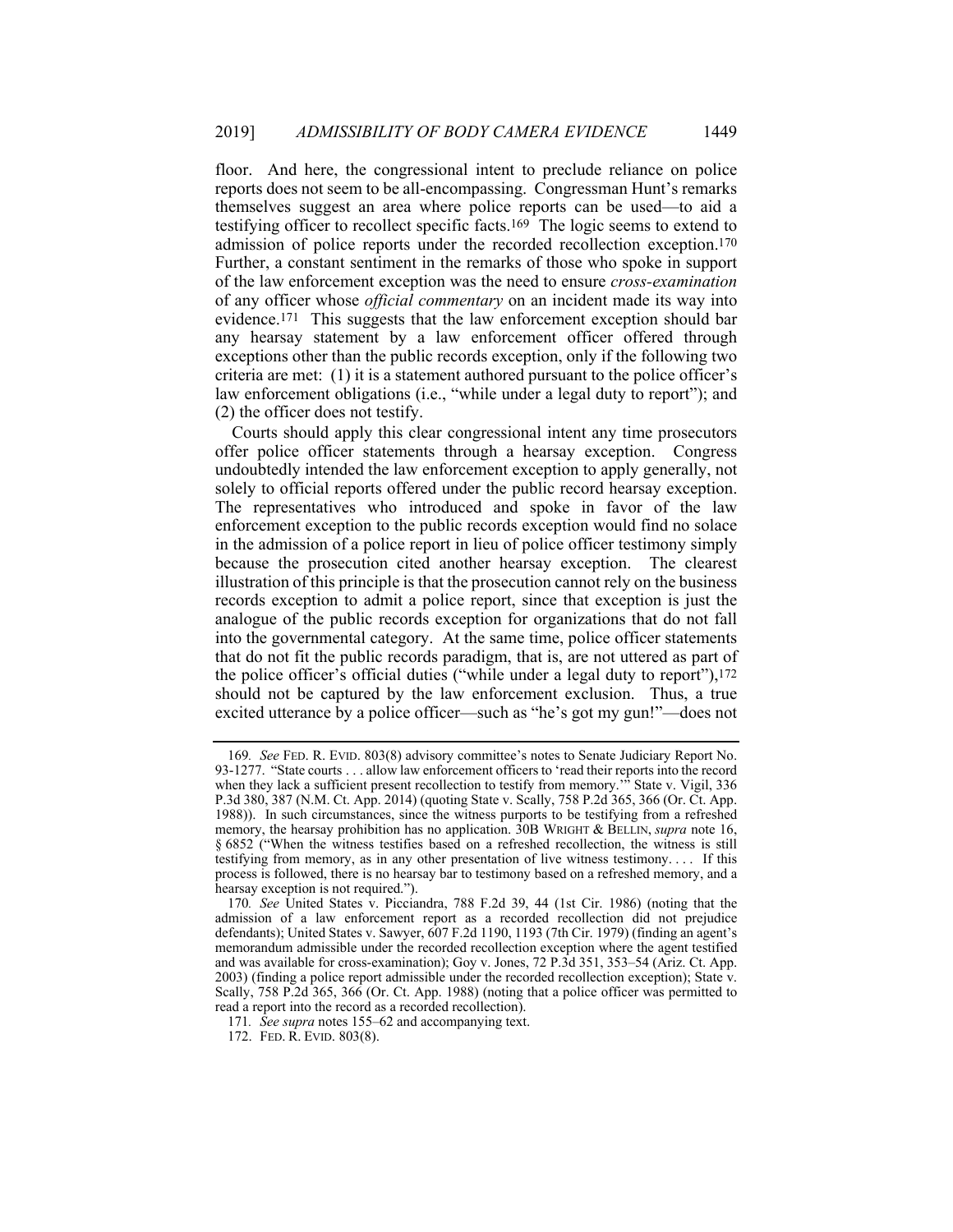come within the prohibition contemplated by Congress. Such a statement is simply not the type of public record, or official law enforcement statement, referenced in the public records exception or the congressional remarks emphasizing the need for a limitation. Present sense impressions captured on police body camera videos fall somewhere between a public record and an excited utterance.

To the extent a police officer narrates a body camera video to memorialize and highlight information relevant to future proceedings, the statements fall within the first criterion set forth above: a statement or report authored pursuant to the officer's law enforcement obligations (i.e., "while under a legal duty to report").173 These statements fit the mold of out-of-court statements by a law enforcement officer that Congress intended to exclude through the law enforcement exception. Thus, even if those statements fit within hearsay exceptions other than the public records exception, they must be excluded if the officer-declarant does not also testify.

There remains the question of whether the law enforcement exception should preclude admission of these statements even if the officer-declarant testifies. As the above discussion suggests, Congress's primary concern in this context was the admission of police reports in lieu of police officer testimony. In that scenario, the defendant is denied the ability to crossexamine the police officer. When the police officer testifies, this concern evaporates. The defense attorney can cross-examine the police officer about any disputed statement captured in the video evidence. The congressional focus on circumstances where a police report is introduced *instead of* police officer testimony suggests the absence of a congressional intent to override admissibility in these circumstances. Further, since the police officer can review video prior to testifying, and prosecutors can introduce recorded recollections of forgetful testifying witnesses, it is unlikely that important statements captured in body camera video will fail to make their way into the trial in some form during the recording officer's testimony. The police officer will likely testify directly as to the observations themselves. And to the extent the defense attacks the police officer's credibility, the recorded statements may become admissible as prior consistent statements.174 This means that if a police officer's statements qualify for admission under a hearsay exception (like the present sense impression exception) and the police officer testifies, courts should not exclude those statements under the law enforcement exception. There is nothing in the text of the rules that would support that result, and the congressional intent to preclude such

<sup>173</sup>*. Id.*

<sup>[</sup>C]ourts do not interpret the "legal duty" provision to require that a statute or other legal rule explicitly impose a duty on the declarant or agency to report a particular observation. "Rather, it suffices if the nature of the responsibilities assigned to the public agency are such that the record is appropriate to the function of the agency.

<sup>30</sup>B WRIGHT & BELLIN,*supra* note 16, § 6884 (quoting United States v. Lopez, 762 F.3d 852, 862 (9th Cir. 2014)).

<sup>174</sup>*. See* FED. R. EVID. 801(d)(1)(B) (permitting out-of-court statements offered to rehabilitate a declarant's credibility to be introduced as substantive evidence).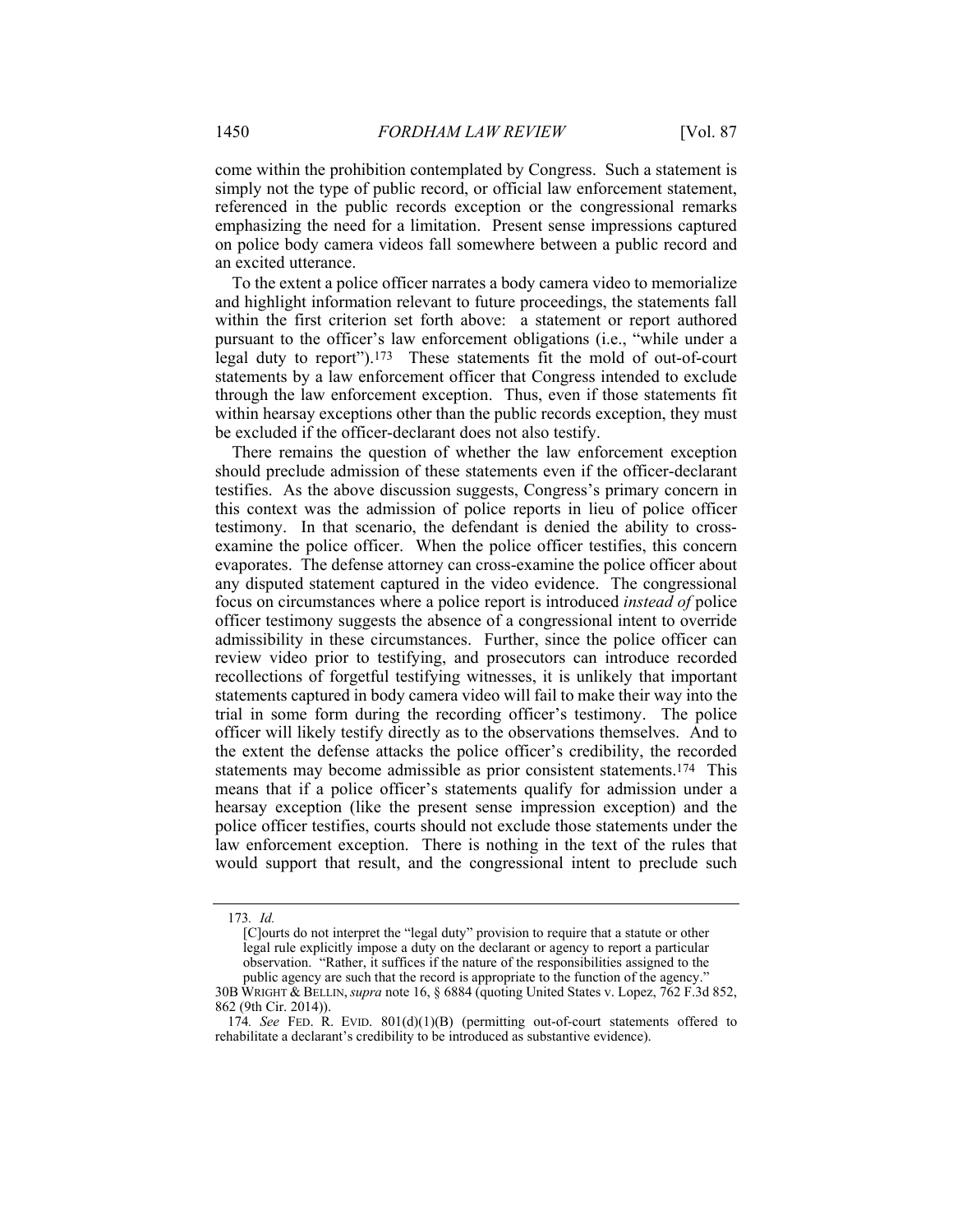evidence is limited to circumstances where the evidence is offered in lieu of police officer testimony.

Congress intended the law enforcement exception to prevent prosecutors from introducing official police statements in lieu of testimony from the police officer who authored those statements. This does not mean, however, that if the officer-declarant testifies, police body camera statements (and other police reports) can be introduced through the public records exception itself (as opposed to through other exceptions, like the present sense impression exception).175 The distinction comes from the text of the public records exception, Rule 803(8)(A)(ii), which excludes law enforcement statements without reference to whether the officer-declarant testifies. This clear text trumps the above analysis in the narrow context of the admission of police body camera statements under the public records exception. As explained already, with respect to admission of hearsay under other exceptions, however, the law enforcement exception's application is (at best) ambiguous. In that circumstance, it is necessary to examine congressional intent more broadly, leading to the conclusion reached above that the officerdeclarant's testimony is sufficient to overcome the law enforcement exception.

## *D. The Confrontation Clause*

The above analysis parallels the second legal doctrine that legitimately captures the normative concerns about police body camera statements: the Confrontation Clause.176 The Confrontation Clause trumps any hearsay exceptions with respect to the admissibility of police officer hearsay offered against a criminal defendant.177 Under the pre-2004 *Ohio v. Roberts*178 regime, courts swept aside Confrontation Clause objections by pointing to the applicability of any well-established hearsay exception or generic reliability guarantees.179 After *Crawford v. Washington*180 in 2004, that is no longer the case.181

<sup>175</sup>*. Cf.* United States v. Hayes, 861 F.2d 1225, 1230 (10th Cir. 1988) (stating that the law enforcement exception does not apply to the files in question "because Vest, the I.R.S. employee who searched Hayes' files and obtained the computer documents, testified at trial").

 <sup>176.</sup> U.S. CONST. amend. VI. The Sixth Amendment provides that "[i]n all criminal prosecutions, the accused shall enjoy the right . . . to be confronted with the witnesses against him." *Id.*

 <sup>177.</sup> It should be noted that the analysis under the Confrontation Clause applies equally in both state and federal contexts, as the U.S. Supreme Court has long made clear. *See* Pointer v. Texas, 380 U.S. 400, 406 (1965) (holding that the Sixth Amendment "is 'to be enforced against the States under the Fourteenth Amendment according to the same standards that protect those personal rights against federal encroachment'" (quoting Malloy v. Hogan, 378 U.S. 1, 10 (1964)). Thus, the Confrontation Clause analysis in this Article applies equally to the states.

 <sup>178. 448</sup> U.S. 56 (1980).

<sup>179</sup>*. Id.* at 66. This explains Congress's concern, discussed in Part III.C, about the potential introduction of police reports without cross-examination.

 <sup>180. 541</sup> U.S. 36 (2004).

<sup>181</sup>*. Id.* at 68–69.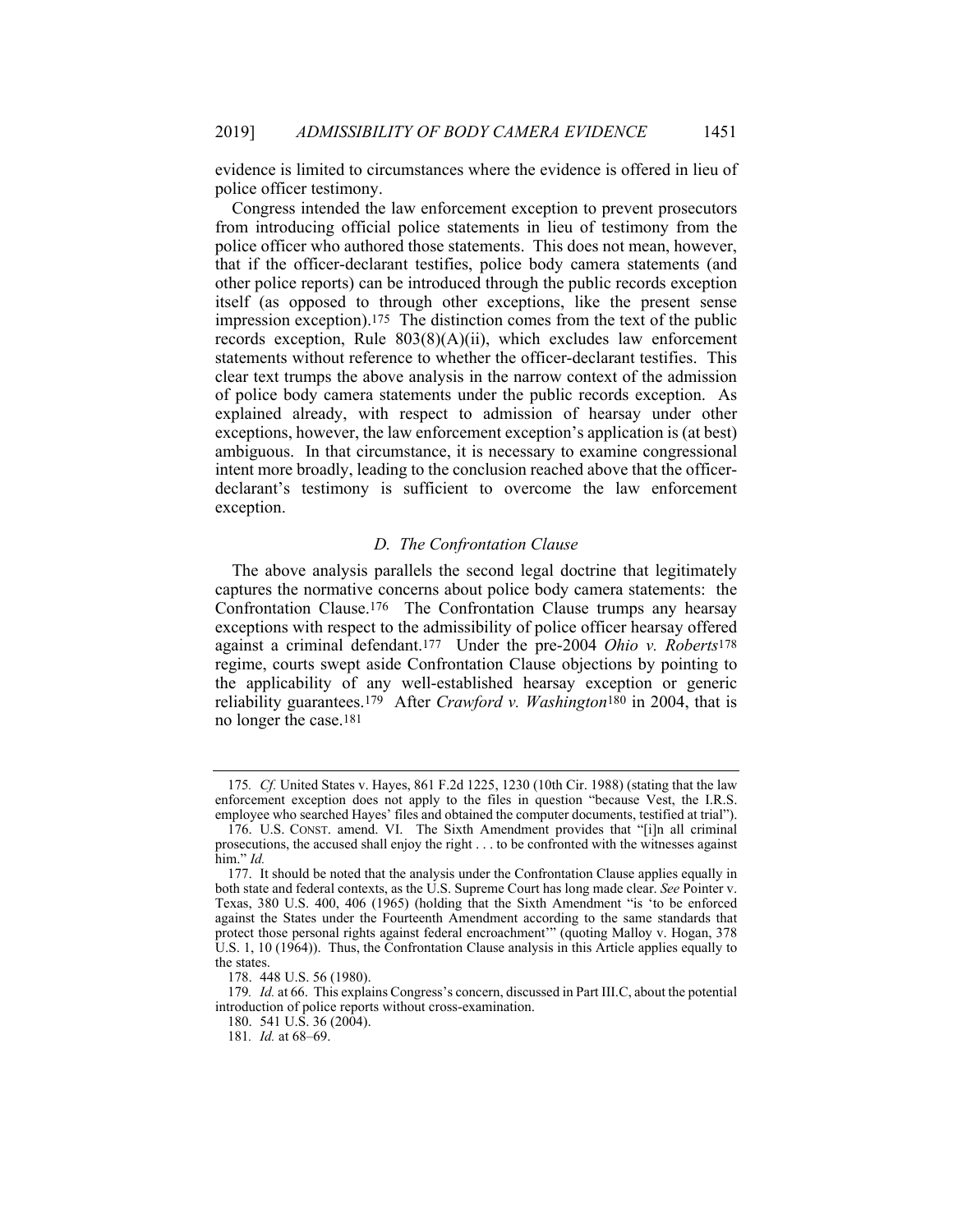Under *Crawford* and its progeny, whether an out-of-court statement implicates the Confrontation Clause depends on how the statement came about, or its "primary purpose."182 The inquiry is an objective one considering all the circumstances giving rise to the statement.183 If a statement is made or elicited "with the primary purpose of creating evidence for . . . prosecution," it is testimonial.184 If the statement is made or elicited with some other primary purpose, such as to evaluate and respond to an ongoing emergency or as part of a casual conversation among friends, the statement is "nontestimonial" and does not implicate the Confrontation Clause.185 Thus, the reenergized post-2004 Confrontation Clause doctrine prohibits hearsay that is otherwise admissible under many hearsay exceptions, including the present sense impression exception. In fact, the U.S. Supreme Court has already applied this doctrine in an analogous context, ruling that a government lab report identifying a substance as an illicit narcotic could not be offered under the public records hearsay exception against a criminal defendant absent cross-examination of the analyst who authored it.186 In language that is applicable to the instant context, the Court said:

Business and public records are generally admissible absent confrontation not because they qualify under an exception to the hearsay rules, but because—having been created for the administration of an entity's affairs and not for the purpose of establishing or proving some fact at trial—they are not testimonial. Whether or not they qualify as business or official records, the analysts' statements here—prepared specifically for use at petitioner's trial—were testimony against petitioner, and the analysts were subject to confrontation under the Sixth Amendment.<sup>187</sup>

This same analysis should apply to hearsay statements of other public officials (e.g., police officers) offered under other hearsay exceptions (e.g., the present sense impression exception). To the extent those out-of-court statements were generated with an eye toward later proceedings, they would be testimonial. This revitalized corner of confrontation doctrine will prohibit the use of many police body camera statements, particularly those that constitute self-conscious narration of incriminating events (e.g., "suspect smells of alcohol").

Confrontation Clause doctrine also provides a helpful shortcut for courts attempting to divine the congressional intent in enacting the law enforcement exception to the public records hearsay exception. The Confrontation Clause's directives largely parallel the law enforcement exception and unequivocally override any inconsistent evidence rules. This is because the

<sup>182</sup>*. See, e.g.*, Davis v. Washington, 547 U.S. 813, 821–22 (2006). *See generally* Jeffrey Bellin, *The Incredible Shrinking Confrontation Clause*, 92 B.U. L. REV. 1865 (2012) (describing the shift in Confrontation Clause jurisprudence).

<sup>183</sup>*. See, e.g.*, Michigan v. Bryant, 562 U.S. 344, 360 (2011).

 <sup>184.</sup> Ohio v. Clark, 135 S. Ct. 2173, 2181 (2015).

<sup>185</sup>*. Id.*

<sup>186</sup>*. See* Melendez-Diaz v. Massachusetts, 557 U.S. 305, 324 (2009).

<sup>187</sup>*. Id.*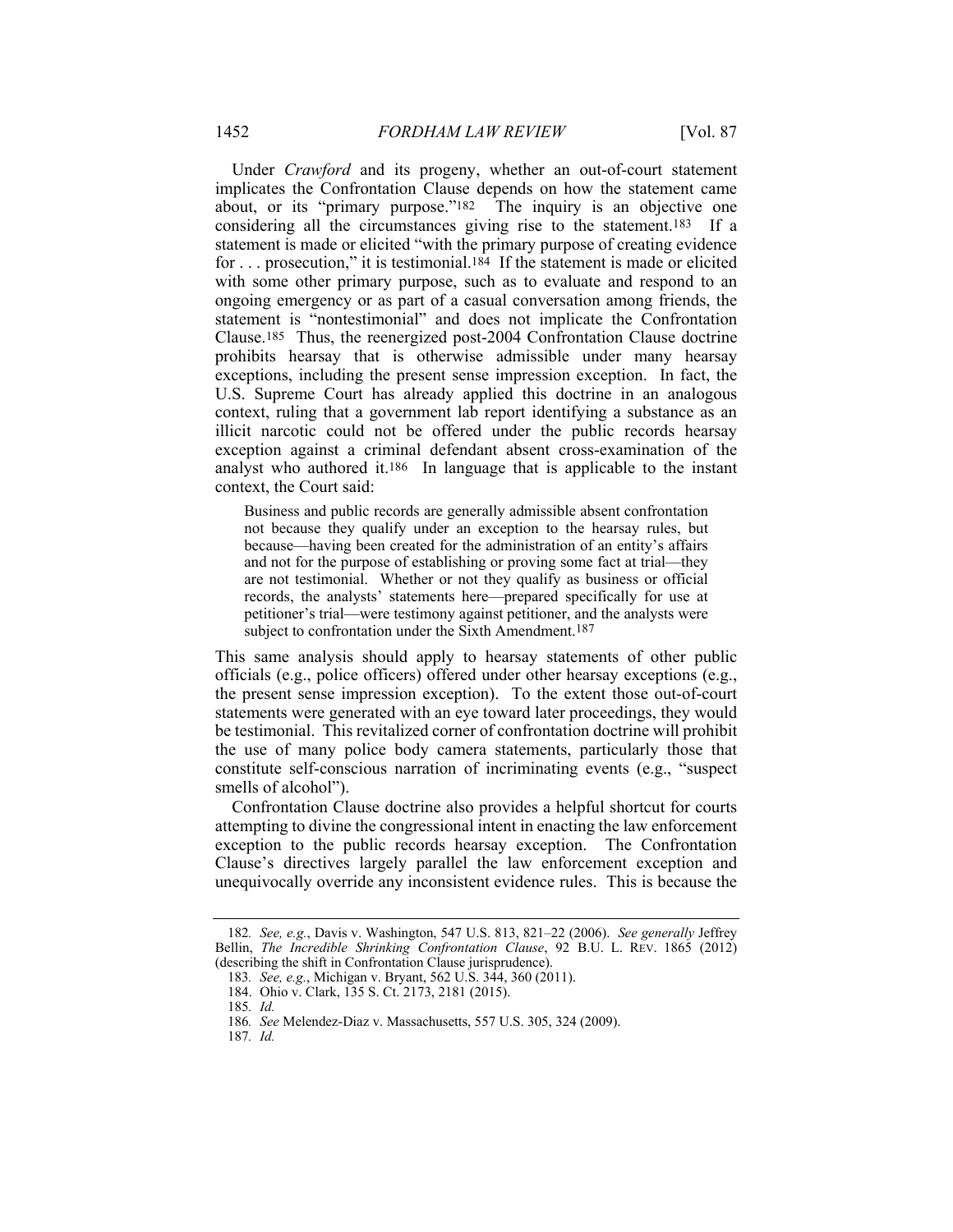same concerns that motivated the representatives who championed the law enforcement exception in 1974 animate the current Confrontation Clause doctrine.188 The key question in a typical fact scenario becomes whether a hearsay statement is testimonial and, if so, whether the police officer who made the statement testifies. As this analysis comfortably tracks the similar concerns that motivated Congress to enact the law enforcement exception, as well as that exception's text and application, admissibility questions will often be resolved solely through application of the Confrontation Clause.

The Confrontation Clause analysis will often be straightforward. Police body camera statements will not always be made "with the primary purpose of creating evidence for . . . prosecution,"189 but they will often have that purpose. For example, the police officer's statements in *Fischer*, described above, seem clearly motivated to create a record for a later trial.190 Importantly, the inquiry is objective—it looks at all of the circumstances surrounding the making of the statement.<sup>191</sup> Key factors for courts to consider are the purpose of body cameras themselves—to provide formal evidence of police-citizen interactions—and police officers' general knowledge of that purpose.192 The absence of other purposes for most police body camera statements will also be critical. After all, why else apart from generating evidence would a police officer be narrating interactions captured on body camera video? In light of these considerations, most monologues by a police officer describing events of evidentiary significance will qualify as "testimonial." But there will certainly be exceptions. In extreme circumstances, such as those likely to generate excited utterances, the police officer's purpose in making statements may become nontestimonial.

A case that illustrates the hidden complexity of this analysis is *United States v. Polidore*.193 There, the Fifth Circuit evaluated the admissibility of an anonymous caller's recorded statements to 911.194 The caller described drug dealing going on outside his home.195 The Fifth Circuit deemed the statements elicited by the 911 operator to be nontestimonial.196 The court explained:

[T]he primary purpose . . . was neither to "enable police assistance to meet an ongoing emergency" nor to "establish or prove past events potentially relevant to later criminal prosecution." Rather, the primary purpose of the interrogation was to gather information necessary for the police to respond

<sup>188</sup>*. See* Bellin, *supra* note 182, at 1877 (explaining the core of the new doctrine as capturing the intuition that "[t]he Clause must, above all, prohibit the admission of out-ofcourt statements procured as substitutes for live-witness testimony"); *see also supra* notes 155–62.

<sup>189</sup>*. Clark*, 135 S. Ct. at 2181.

<sup>190</sup>*. See supra* notes 116–21.

 <sup>191.</sup> Michigan v. Bryant, 562 U.S. 344, 360 (2011).

 <sup>192.</sup> Sacharoff & Lustbader, *supra* note 111, at 274 (noting that body cameras were pitched to police departments as a "tool of ordinary law enforcement").

 <sup>193. 690</sup> F.3d 705 (5th Cir. 2012).

<sup>194</sup>*. Id.* at 708.

<sup>195</sup>*. Id.* at 708–09.

<sup>196</sup>*. Id.* at 718.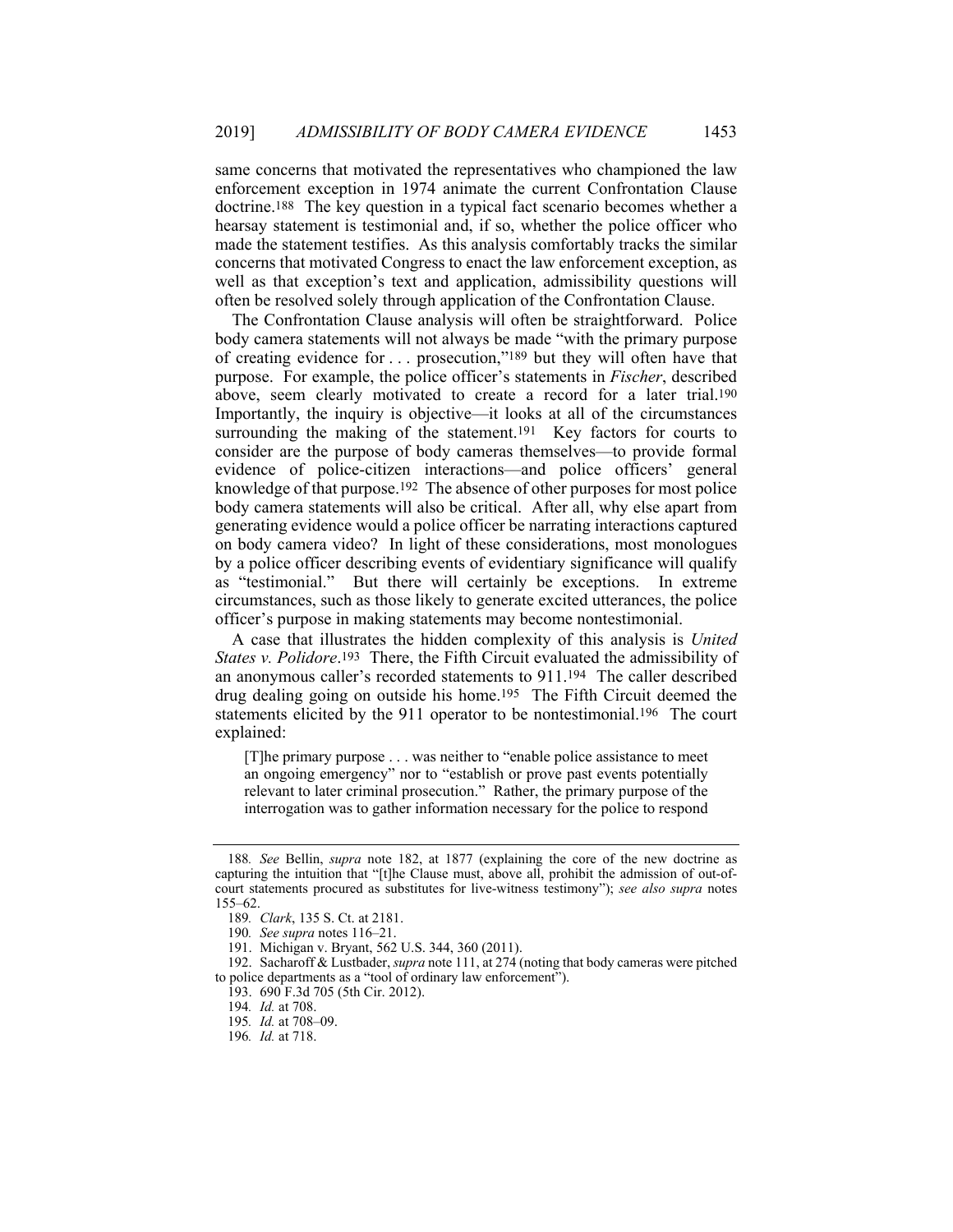to a report of *ongoing* criminal activity.... [W]e conclude that the declarant's statements were not testimonial; under the totality of the circumstances, the primary purpose of the interrogation was not to create an out-of-court substitute for trial testimony.197

This type of analysis may blur the line somewhat when police officers *communicate to each other* and those statements are captured on a body camera video. In such circumstances, purposes other than creating a record for later proceedings become plausible. Because some other purposes may be official but not testimonial, the law enforcement exception may still play a role in excluding otherwise admissible police body camera statements. But for the paradigmatic—and most worrisome—statements discussed in this Article, where a police officer narrates events to no audience except the body camera, the testimonial nature of those utterances will be all but indisputable.

Even if a court finds that certain police body camera statements are testimonial, the inquiry does not end. The Confrontation Clause has no application to out-of-court statements if the declarant testifies at trial. As the Court explained in *Crawford*, "when the declarant appears for crossexamination at trial, the Confrontation Clause places no constraints at all on the use of his prior testimonial statements."<sup>198</sup> This means that even with respect to testimonial statements, the defendant's confrontation right is satisfied by the opportunity to cross-examine the declarant. As a result, if the police officer who made the proffered body camera statements appears at trial, the Confrontation Clause is satisfied. As noted earlier, this tracks the analysis of the law enforcement exception discussed in previous sections.199 Police officer testimony also obviates Congress's primary concern in creating the law enforcement exception that the prosecution not present an official record "without calling the policeman" who authored that record to testify.200

The above analysis resolves the most normatively problematic instances of police body camera statements. Efforts to introduce police officer narrations of incriminating events without the police officer's live testimony will be blocked by both the law enforcement exception and the Confrontation Clause. If, however, the officer-declarant testifies, police body camera statements that fit within the present sense impression, excited utterance, or recorded recollection exceptions201 should not be barred by these provisions.

#### *E. Police Body Camera Statements Offered by the Defense*

In some circumstances, the defense may seek to introduce police body camera statements as evidence at trial. Police officers will inevitably make

<sup>197</sup>*. Id.* at 712 (citations omitted).

 <sup>198.</sup> Crawford v. Washington, 541 U.S. 36, 59 n.9 (2004).

<sup>199</sup>*. See supra* notes 155–62.

<sup>200</sup>*. See supra* notes 155–62; *see also* 120 CONG. REC. 2387 (1973) (statement of Rep. Dennis).

 <sup>201.</sup> The same analysis would apply for other, less frequently applicable exceptions like the state of mind exception. *See* FED. R. EVID. 803(3).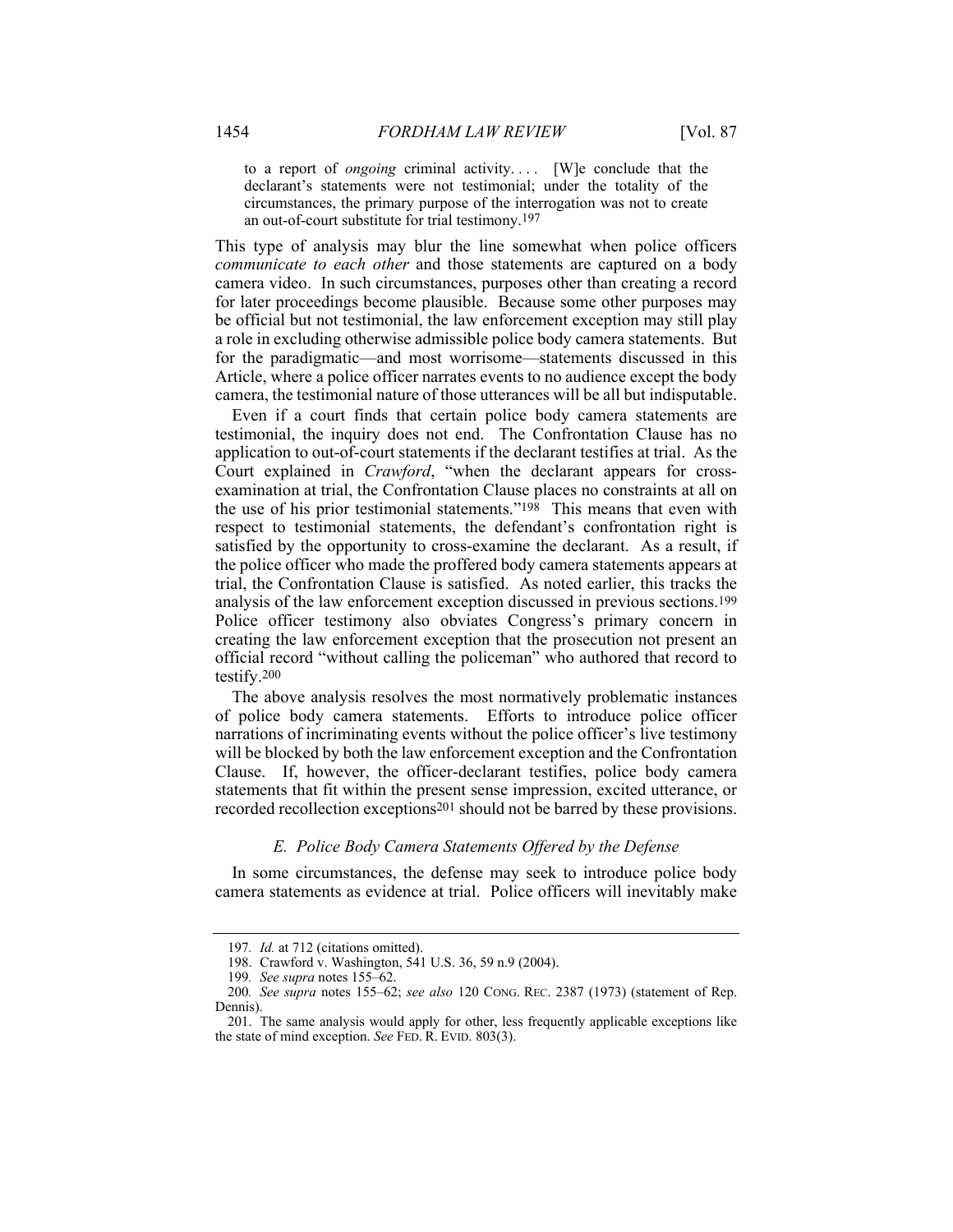observations and assertions on body camera videos that undermine the prosecution. To the extent the defense offers such statements solely to impeach contrary testimony by the same police officer, no hearsay exception is needed. The statement can be offered for a purpose other than the truth of the matter asserted: specifically, to undermine the testifying police officer's credibility.202 The defense may, however, also seek to introduce a testifying police officer's out-of-court statement as evidence of the truth of what the police officer (previously) asserted (i.e., as substantive evidence). Or the defense may seek to introduce a nontestifying police officer's out-of-court statement captured on a body camera video (e.g., a description of a suspect that does not match the defendant).203 In these circumstances, the defense will need to navigate the hearsay rules, even though the normative concerns described at the outset of this Article largely fade away. The analysis will be similar to that described in the preceding three sections except, critically, the Confrontation Clause does not apply.204

Assuming a police body camera statement qualifies for admission under a hearsay exception (e.g., the present sense impression exception), the defense should have little trouble admitting the statement. Since the Confrontation Clause has no application to evidence offered by the defense,205 the only plausible grounds for exclusion are (1) the calculated narration exception to the present sense impression exception, and (2) the law enforcement exception to the public records hearsay exception. As already discussed, the calculated narration exception applied by a few courts has no support in the Federal Rules of Evidence and so should not be applied in any circumstances, much less to prevent the introduction of police body camera statements by the defense.206 The law enforcement exception, by contrast, arises from an evidence rule's text, and that text makes no distinction between statements offered by the prosecution or the defense.207 As the rationale for the law enforcement exception is solely concerned with prosecution-sponsored evidence, however, courts are open to the argument that the law enforcement exception has no application to evidence offered by the defense.208 Such efforts set up a classic text-versus-rationale fight with respect to evidence offered solely under the public records exception. The explicit text of the Rule would prohibit the statements even if offered by the defense, while the Rule's clear and documented rationale—preventing unfairness to

 <sup>202. 30</sup>B WRIGHT & BELLIN, *supra* note 16, § 6728 ("The statement is relevant to the witness's credibility because it shows that the witness said something that is inconsistent with her present testimony. This theory of relevance does not depend on the truth of the out-ofcourt statement.").

 <sup>203.</sup> In the alternative, the defense may seek to introduce evidence that impeaches a testifying police officer as substantive evidence.

 <sup>204.</sup> U.S. CONST. amend. VI (limiting the right to confront witnesses to "the accused").

<sup>205</sup>*. Id.*

<sup>206</sup>*. See supra* Part III.B.

<sup>207</sup>*. See, e.g.*, FED. R. EVID. 803(8)(A)(ii).

<sup>208</sup>*. See* 30B WRIGHT & BELLIN, *supra* note 16, § 6885 (citing United States v. Versaint, 849 F.2d 827, 832 (3d Cir. 1988); United States v. DePeri, 778 F.2d 963, 976 (3d Cir. 1985); and United States v. Smith, 521 F.2d 957, 968 n.24 (D.C. Cir. 1975)).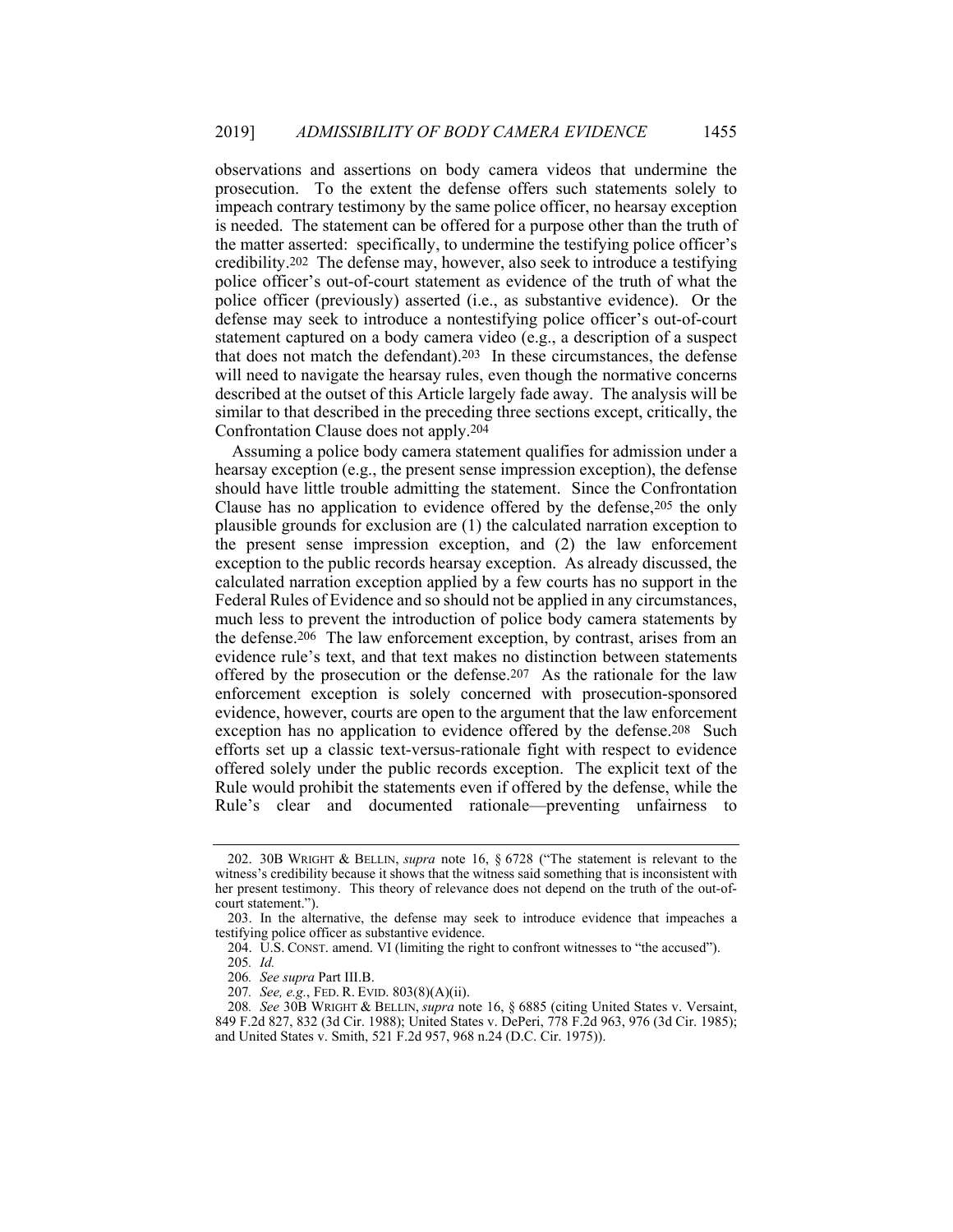defendants—counsels an opposite conclusion. But as already discussed, the fight will rarely be dispositive.

Most police body camera statements will qualify for admission under hearsay exceptions other than the public records exception, particularly the present sense impression exception.209 In that circumstance, it makes little sense to apply the law enforcement caveat to the public records exception to exclude the evidence. A police body camera statement that meets the terms of the present sense impression hearsay exception, for example, should be readily admitted when offered by the defense. For the reasons already discussed in this Part, courts would be stretching congressional intent too far to enforce the law enforcement exception to bar evidence *offered by the defense* under another rule, that is, an exception other than the public records exception itself. And, again, the Confrontation Clause has no application, even if the police officer does not testify, because the prosecution cannot claim any right to confrontation under the Sixth Amendment. The only caveat is that in jurisdictions where courts disqualify statements offered under the present sense impression if deemed to be the result of calculated narration, this illegitimate barrier to evidence would apply even to defense evidence.

#### **CONCLUSION**

The widespread consensus that body cameras are necessary to restore public trust and ensure police accountability means that body cameras and their resulting video will become an integral component of everyday police work. As a result, body cameras will be used not just to protect citizens from unlawful uses of force, but also to establish citizens' guilt in criminal prosecutions. Yet, the scholarly conversation has included little discussion of this use of body cameras and largely ignored the admissibility of police officer statements captured in the videos. In light of police officers' unilateral control of body cameras, many of the scenarios courts encounter will raise important normative concerns about the reliability and fairness of the introduction of this evidence against criminal defendants. As explained above, these concerns are largely captured by the array of evidence rules implicated by police body camera statements.

Reconciling the various rules leads to the following guidance: police officer statements captured in body camera video can be introduced as substantive evidence against a criminal defendant if the statements qualify for admission under certain hearsay exceptions and are either (1) "nontestimonial" as that term is defined in the Supreme Court's post-2004 Confrontation Clause jurisprudence, or (2) the police officer who made the out-of-court statement testifies. Consistent application of this framework faithfully applies existing evidence doctrine to this new form of evidence and largely protects against the most normatively problematic scenarios of police body camera evidence. Against a backdrop of steady complaints of the

<sup>209</sup>*. See supra* Part II.C.